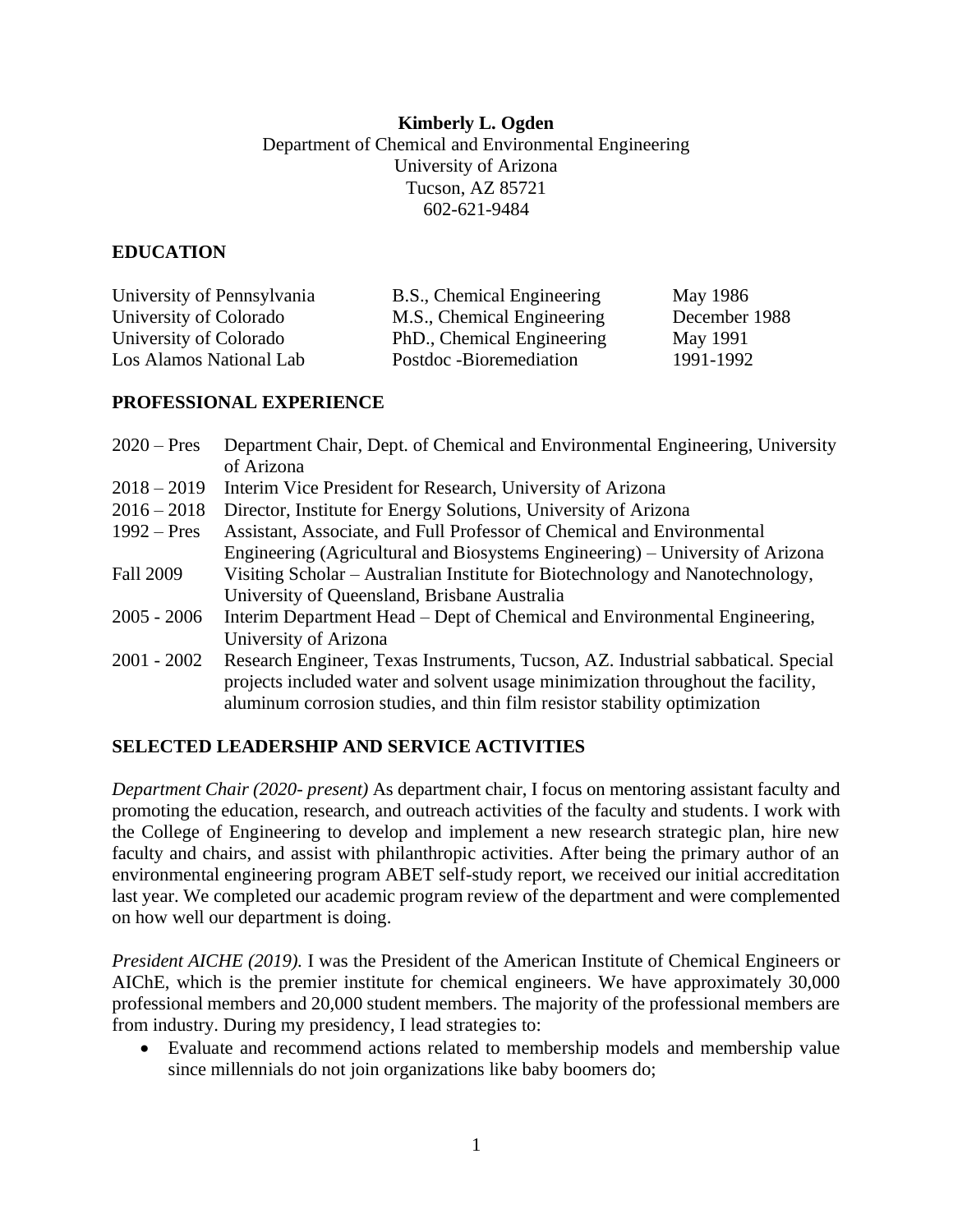- Combine the vision and mission statements into a modern aspirational statement for the institute
- Work with leaders from the Dow, Dupont, ExxonMobil, Avansix, Ecolabs, UOP Honeywell, Shell, and others to be world leaders in diversity and inclusion; and
- Understand and publish the value proposition of AIChE to various stakeholders (young professionals, students, faculty, industrial leaders, recent retirees, etc.)

The president also has fiduciary responsibilities and is responsible working with and guiding the Executive Director and CEO of the Institute. I continue to work on the Inclusion, Diversity, Equity, Antiracism and Learning (IDEAL) team and am part of the AIChE Foundation (currently leading fundraising efforts to endow ASEE summer school), the Public Affairs and Information Committee, and the Membership Committee.

*Executive Committee of the Engineering Accreditation Committee (EAC) of ABET (2021-present)* ABET is a nonprofit organization that accredits college and university programs in applied and natural science, computing, engineering, and engineering technology. I am part of the executive of ABET. This committee assures consistency amongst all the programs that are evaluated, reviews and provides guidance on criterion and curriculum updates, and works to continuously improve the accreditation processes. Currently ABET strives to include the principles of diversity, equity, and inclusion into the criteria.

*Interim Vice President for Research (VPR), University of Arizona (2018 – 2019).* I was asked to be the Interim VPR in May 2018. I accepted the challenge and served until a search was done and a Senior Vice President for Research and Innovation was hired. This new position combined the offices of the VPR with leadership of our technology parks and transfer offices. The VPR position was eliminated at that time. As interim VPR, I led for the research portion of the University strategic planning and implementation process. I am proud of enabling formation of the Arizona Space Institute to facilitate development of NASA proposals and maintain quality engineering staff. I also funded, oversaw proposal development of, and managed a red team review for the UArizona new NSF Engineering Research Center – Center for Quantum Networks.

*Principal Investigator and Project Director of a NIFA USDA Coordinated Agricultural Project (2017- present).* This research center known as Sustainable Bioeconomy for Arid Regions or SBAR is a collaborative project between the UA, Bridgestone Americas, Colorado School of Mines, Colorado State University, and New Mexico State University. The goal is to sustainably produce crops (guayule and guar) in the Southwest US. Guayule contains natural rubber in the stems of the plant that can be extracted to produce tires. There is also a resin fraction that we are evaluating for potential high value products, and the remaining 80% of the plan will be converted to biofuels. Guar is a legume that has a polysaccharide in the seed that can be used as a surfactant in oil and gas extraction processes as well as a food product. Both plants require low amounts of water and are ideal for our region. The project investigators study everything from agronomy to irrigation to economics and sustainability to biomass conversion. In addition to research, Coordinated Agricultural Projects such as SBAR require extensive education, outreach and extension programs. These include workforce development, teacher professional development, 4H, and grower engagement. This is a 5 year, \$15M project involving ~250 people to date. The major outcome of this project is that we are changing the bioeconomy for Arizona by providing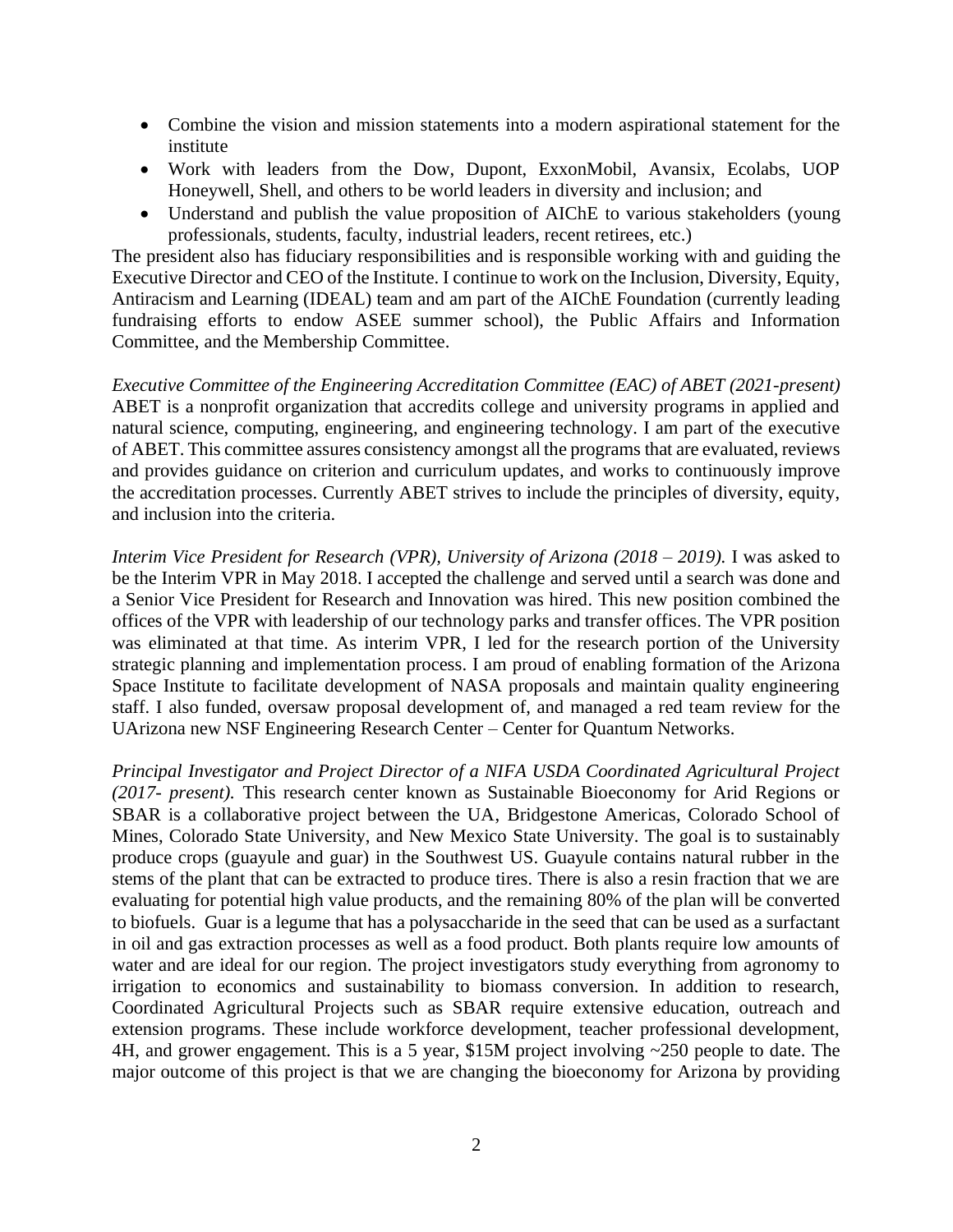an alternative low water use crop for the region, and new processing facilities to separate rubber, resin, and bagasse, as well as numerous ancillary jobs (transportation for example).

*Director, Institute for Energy Solutions (IES), University of Arizona (2016-2018).* The goal of IES is to work together across colleges and disciplines to address energy related research and development challenges. We collaborate with industry, government, utilities and other universities to accomplish our goals. The focus for the initial year of the institute was to obtain a research center and we successfully obtained a NIFA USDA CAP. In addition, junior faculty were mentored: 1) Karletta Chief obtained a National Research Traineeship: Indigenous Food, Energy, and Water Security and Sovereignty (FEWSS) and I am a co-PI of this \$3M project and 2) William Holmgren obtained an \$1M grant from DOE titled Open Source Evaluation Framework for Solar Forecasting. Indigi FEWSS will develop a diverse STEM workforce with intercultural awareness and multidisciplinary knowledge/skills for high priority research in sustainable food, energy, and water systems. Dr. Holmgren leads a collaborative effort with Sandia National Laboratories, Tucson Electric Power, and EPRI. In 2017-18, we developed a strategic plan. I left the position when I became Interim VPR.

*Member of the Biomass Research and Development Technical Advisory Committee (2015-2017)*. This national advisory board is jointly appointed by the Secretary of Agriculture and the Secretary of Energy to provide advice regarding biomass, bioproducts, and biofuels research and development initiatives for the USDA and DOE. The board meets 4 times a year, obtains updates from DOE and USDA regarding large (>\$5M) projects, provides oversite for the Biomass Research and Development Initiative (BRDI) funded by the Farm Bill, and writes reports that are sent to the relevant federal agencies and Congressional committees.

*Education and Workforce Development leader, Rapid Advancement in Process Intensification Deployment (RAPID) Institute (2016-2018).* This DOE funded manufacturing institute is focused on boosting energy productivity and energy efficiency through manufacturing processes in industries such oil and gas, pulp and paper and various domestic chemical manufacturers. It is a consortium of 75 members from universities, industry and government laboratories. The Education and Workforce Development component involves developing a body of knowledge for process intensification, organizing webinars, instituting an internship program, and monitoring and developing short courses for undergraduate and graduate students and well as professionals. I transitioned to the RAPID Board of Directors in 2020.

*Principal Investigator and Project Lead for Regional Algal Feedstock Testbed (RAFT) team (2014 – 2018).* This was an \$8M project fund by the Department of Energy in which the UA served as the lead institution of a collaboration between the UA, Pacific Northwest Laboratories, New Mexico State University, and Texas A&M University. The goal was to obtain long term open pond cultivation data at multiple locations across the Southwest US and make the data available for the research community [\(https://raft.arizona.edu/cultivation-data\)](https://raft.arizona.edu/cultivation-data). The team also developed a crop rotation strategy for cultivating algae year-round, molecular tools for understanding culture health, and an on-line sensor for continuous monitoring of algal biomass. The project resulted in 30 publications, 2 patents, and 37 presentations at professional meetings. The team consisted of 15 principal investigators, 27 technical staff, 3 post docs, 12 graduate students, 13 undergraduates and 2 high school interns.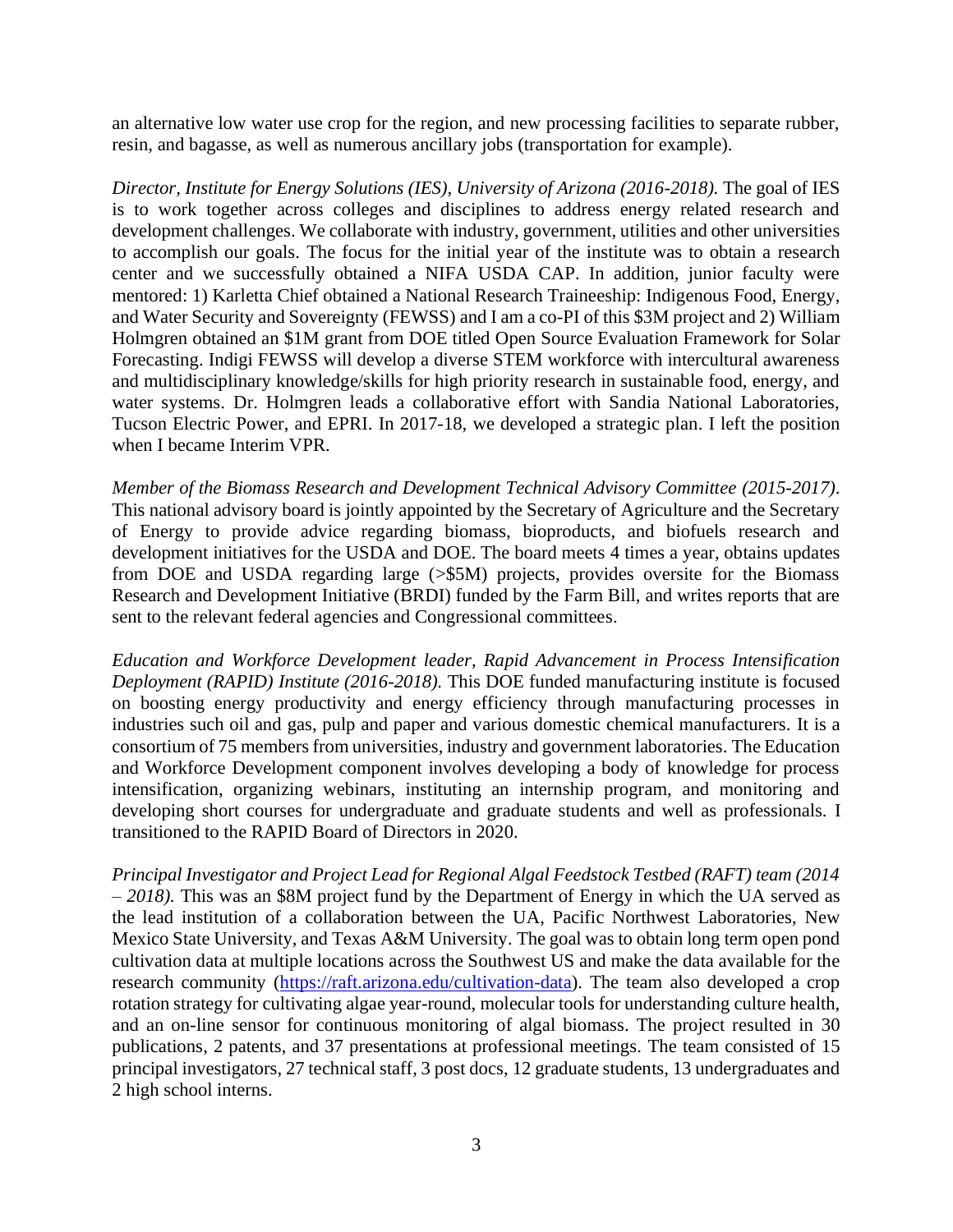*Engineering Lead for National Alliance for Algal Biofuels and Bioproducts (NAABB) consortium (2009-2014).* This consortium consisted of 5 government laboratories, 13 universities and 16 companies that joined together to investigate the feasibility of producing biofuels and bioproducts from algae through applied research in biology, cultivation, harvesting, extraction, production, and sustainability. The executive management team consisted of six individuals including the Engineering Lead. Outcomes from the three year, \$49M project are a new journal – *Algal Research*; a new annual conference – *International Conference on Algal Biomass, Biofuels, and Bioproducts*; over 100 peer-reviewed publications, and 37 invention disclosures as of 2014, when the final report was completed. Major accomplishments included: screening over 2000 algal strains from nature; discovering a new high-performing strain, *Chlorella sorokiniana*; validating the use of lower-cost media and impaired water cultivation strategies; cultivating new strains in large outdoor raceway ponds and taking the biomass through the entire process to produce green diesel/jet fuel, biodiesel, and coproducts; demonstrating 3 innovative harvesting technologies at a larger scale; producing algal derived fuels that met standard specifications; and multiple scenario models for sustainable biofuel production. The University of Arizona received \$2.3M for their contributions; seven UA faculty members were co-PIs.

*Education Thrust Leader - NSF/SRC Center for Environmentally Benign Semiconductor Manufacturing -CEBSM (1997 – 2007)*. CEBSM has been and continues to be led by Farhang Shadman from the University of Arizona. The mission is to improve cost, performance and efficiency, while simultaneously lowering environmental, health and safety impacts of semiconductor manufacturing. As the education thrust leader, I was responsible for high school teacher and student outreach programs, and continuing education short courses, as well as coordinating undergraduate research experiences. Being part of CEBSM leadership was instrumental to me obtaining NSF sponsored Research Experience for Undergraduates (REU) and Research Experiences for Teachers (RET) grants. I was the lead on 2 supplemental REU proposals for CEBSM and then subsequently I was the PI on one REU site grant and two RET site grants. Total funding was \$1.72M.

## **AWARDS**

- Undergraduate Senior Design Award, University of Pennsylvania, Philadelphia, PA 5/86 Phi Lambda Epsilon and Hexagon Senior Society
- Third place award for paper presentation, Colorado Biochemical Engineering Symposium, Boulder, CO 10/87
- First place award for Best Graduate Student Poster, Colorado Biotechnology Symposium, Fort Collins, CO 9/89
- Predoctoral Biotechnology Training Fellowship from National Institutes of Health, 10/89-9/90 University of Colorado Graduate School Dean's Small Grant , 11/89
- First place award for Best Poster, Frontiers in Bioprocessing Conference II, Boulder, CO 6/90 University of Colorado Graduate Research Award, 5/91
- Tau Beta Pi Professor of the Year 1994-1995
- Mortar Board Certificate of Achievement for Outstanding Faculty Service, 1995, 1998
- Who's Who Among America's Teachers, 1996 Fourth Edition
- Excellence in Student Interface, College of Engineering and Mines, 1996, 1997, 2007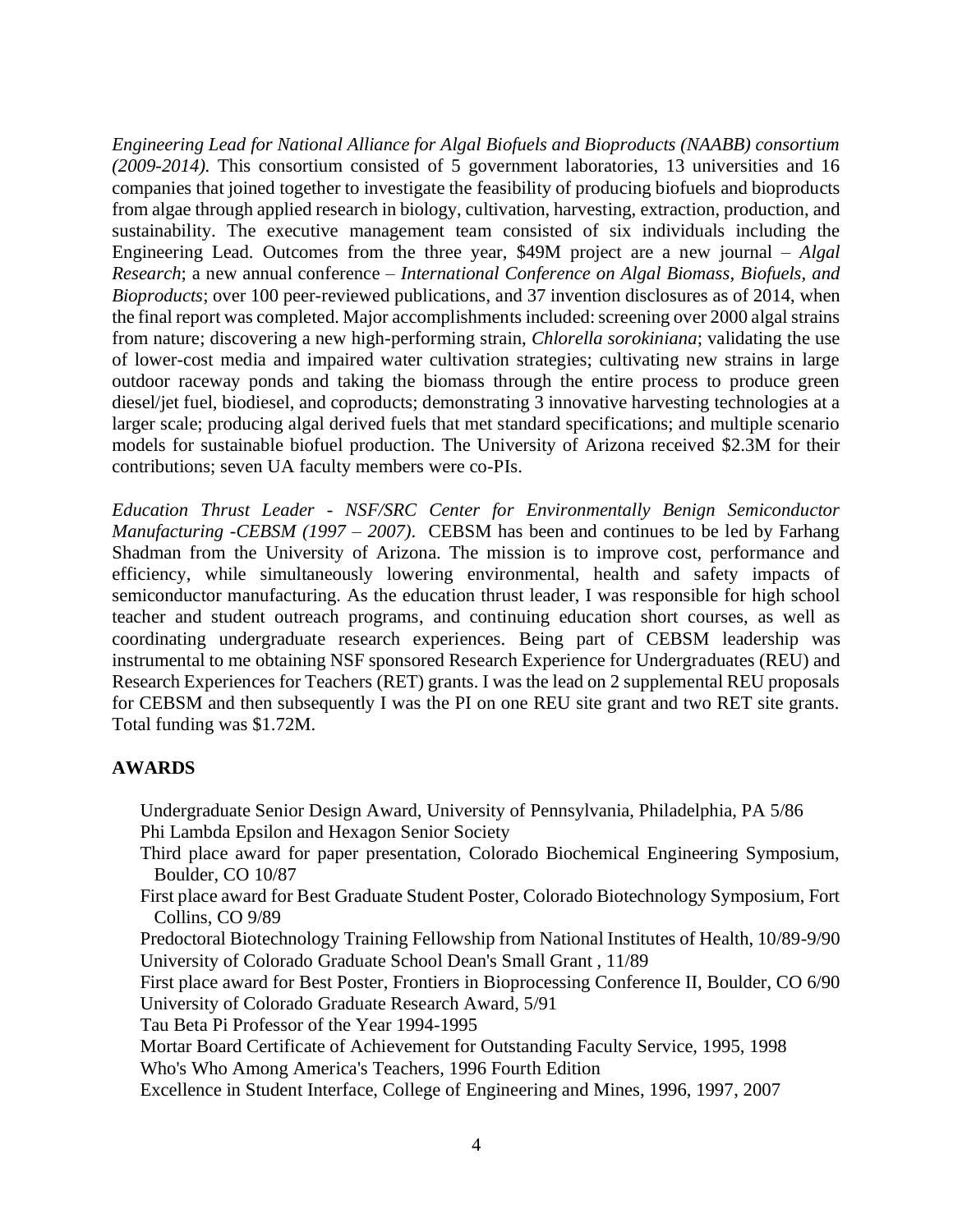University-Wide Teaching Award for Meritorous Departmental Achievement in Undergraduate Education - (Engineering 102 Faculty), 1997 American Society of Engineering Education Pacific-Southwest Region Engineering Teaching Award – 1998 Outstanding Faculty Award, U of A Honors Center – 2000 Gary Leach Award – American Institute of Chemical Engineers 2007, 2011 Fellow – American Institute of Chemical Engineers 2012 College of Engineering Faculty Fellow – 2013 – 2015 Da Vinci Fellowship - 2014

#### **PROFESSIONAL ACTIVITIES (National/International)**

American Institute of Chemical Engineers - Member 1982 - present National Activities President 2019 President Elect 2018 Inclusion, Diversity, Equity, Antiracism and Learning (IDEAL) implementation team  $2021$  – present Membership committee chair – 2020 - present International Society for Water Solutions (ISWS), co Director 2016 – 2018 Secretary of Institute – 2010-2013 Board of Trustees, 2007 - present Director, 2004-2007 Career and Education Operating Council, 2001-2004 Student Chapter Committee, 2nd Vice Chair ,1st Vice Chair, Chair 1997-2000 Director - Biochemical Division, 1999-2001 Session Chair, 1994, 1996, 1997, 1999, 2000, 2001, 2002 Annual Meetings Host Chapter for 1997 National AIChE Meeting - Los Angeles Local Activities Student Chapter Advisor at the University of Arizona, 1993 – 2001, 2002-2009 Host Regional Student Meeting – Spring 2003, Spring 2016 Society of Biological Engineers – Founding Board Member, 2004 – 2010 American Indian Science and Engineering Society – member, 2020 -present National Research Council Committee on the Waste Isolation Pilot Plant 1998-2000 American Association for the Advancement of Science - Member 1991 – 2001 American Chemical Society - Member 1993 - 2008 Arizona Department of Education Science Standards Committee - 2003 Centennial Alumni Committee, Department of Chemical Engineering, University of Pennsylvania, 1992-1993 American Society of Engineering Education - Member 1997 – 2008 Organizer of Chemical Engineering Summer School 2009-2011 Sustainability in the Curriculum Lecturer for ASEE Summer School - 2007 Participant in ASEE Chemical Engineering Summer School - Summer 1997 Pacific Southwest Regional Program Coordinator – Spring 2000 meeting Society of Women Engineers, Member 1996 - 2002 Student Chapter Advisor 8/94 -2001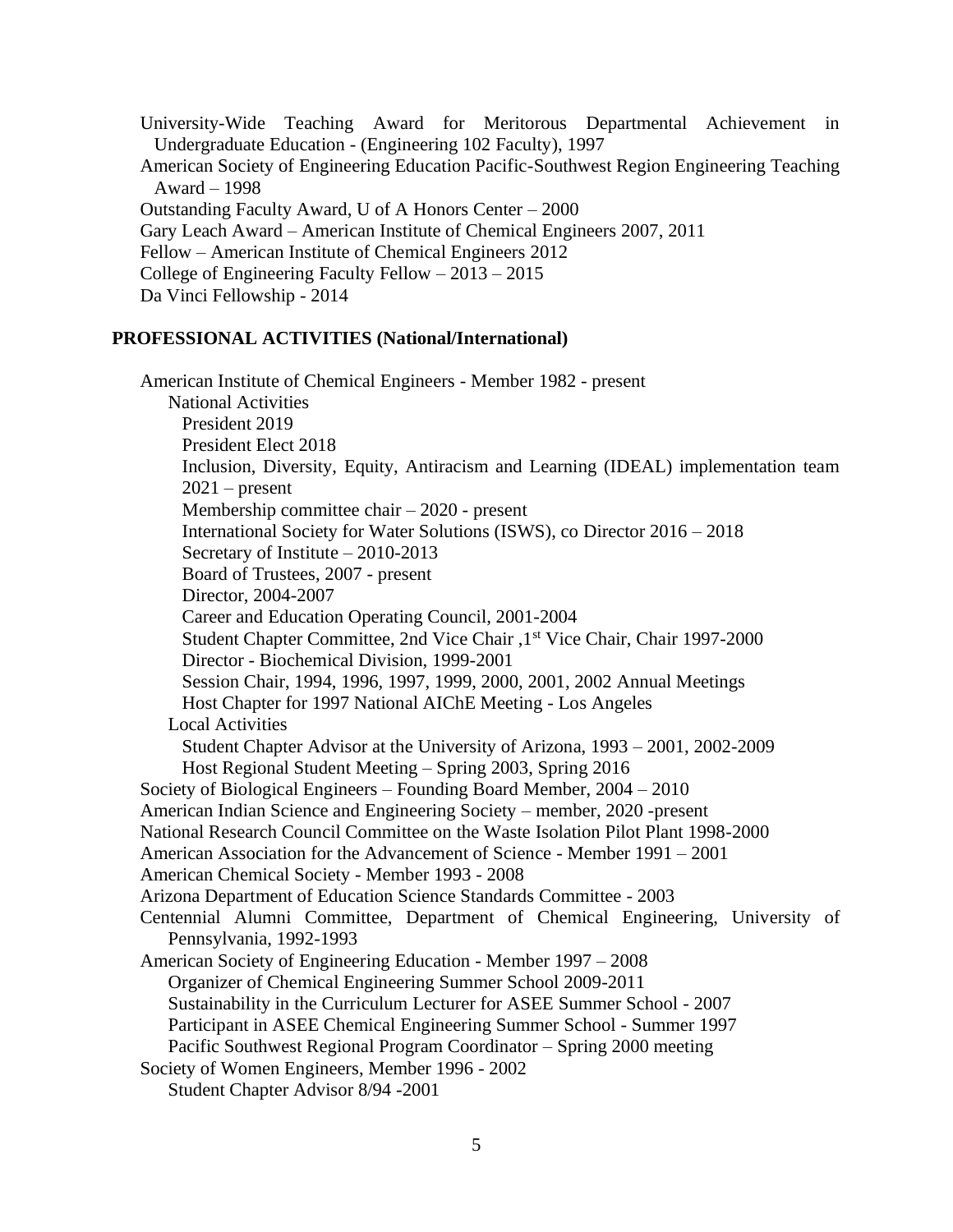National Science Foundation (one to two panels annually) USDA and EPA Panels NSF Committee of Visitors Engineering Education and Centers Division – 2/10 NSF Committee of Visitor CBET 4/15 ABET Accreditor – 2008 – 2016, Commissioner 2016 – present Biomass Research and Development Technical Advisory Committee (USDA and DOE) 2015  $-2017$ Graduate Program Review – Department of Chemical Engineering Texas Tech, 2015 Program Review (chair) – Department of Chemical Engineering, Oregon State University 2014

## **DEPARTMENTAL COMMITTEES**

AIChE Undergraduate Student Chapter Advisor 9/93 – 5/01 – Regional meeting advisor 5/02  $-5/03$ Seminar 1993-1994, 1994-1995, 1995-1996, 1996-1997, 1997-1998 Chemical Engineering Undergraduate Studies Committee 8/94 – 5/01, 5/02 – 8/08, 8/17-5/18 Chairman 8/96 – 5/01, 5/02 – 8/08, 8/17-5/18 ABET team 1/97 – 5/99, 2015 - 16 Laboratory review team chair 8/02 – 5/04 Chemical Engineering Graduate Studies Committee 8/11 – 8/15 Agricultural and Biosystems Engineering Undergraduate Studies Committee 8/02 – 8/09 Search Committee Chair, 5/15 – 5/16 Search Committee member 8/17 – 4/18

## **COLLEGE OF ENGINEERING AND MINES COMMITTEES**

Senior Program Coordinator for MEP Program Search Committee 2/94 - 5/94 Society of Women Engineers Student Chapter Advisor 8/94- 5/01 College of Engineering Undergraduate Education Committee 11/96 – 5/01, 5/02-5/05 Chairman 9/97 – 5/99 ABET Review Committee 2/97 – 5/00 8/02- 06 Millennium Project Team 8/02 – 5/03 New building team – fall 2012 Promotion and Tenure – 2015-2017

## **UNIVERSITY COMMITTEES**

Agricultural and Biosystems Engineering Faculty Search Committee 10/93-5/94, 7/95-10/96,  $8/03 - 5/04$ High School Biology Research Review Committee 4/96, 2/04 Science Core Committee 10/94 - 3/95 Graduate College Representative 11/96 – 8/01 Outstanding Graduate Student Award Committee 12/98 Goldwater Scholarship Committee 1/00 Center for Disability Advisor Committee 3/00 – 12/02 Nuclear Reactor Safety Committee 10/00 – 12/14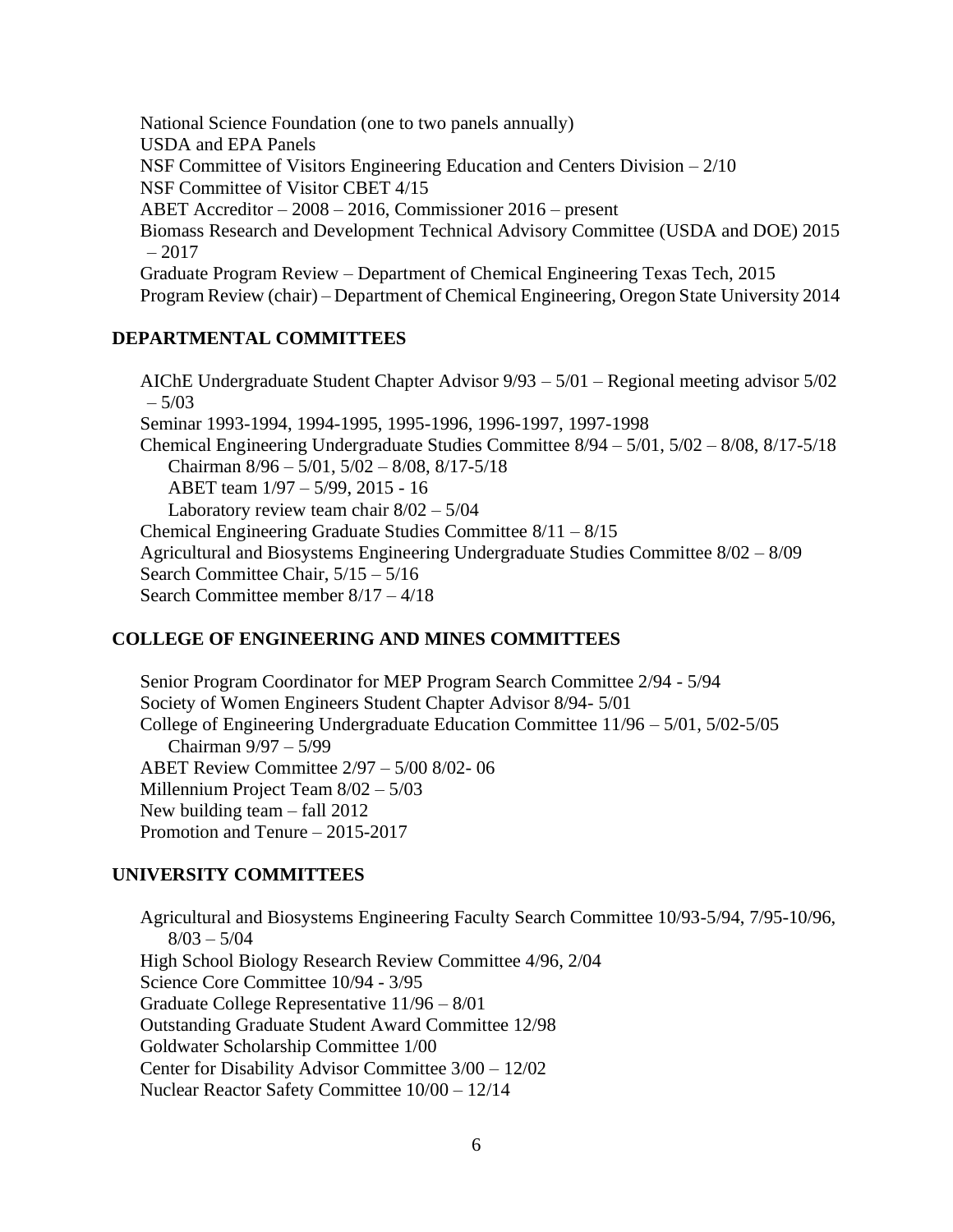Academic Program Review and CREES Review – Department of Agricultural and Biosystems Engineering – 4/02 General Education Review Committee – 9/04 – 5/05, 8/07-4/08 Honors College Deans Review Committee – 12/03-12/05 VPI Search Committee – 10/07-12/07 NSF Advance Team 8/07 – 7/09 Provost's Vision Team 8/08 – 5/09 Faculty Senate 11/08 – 5/12 Committee of 11 WEES Faculty Advisory Board 2010 – 2016 WEES Executive Board 2016 - 2018 Provost Advisory Search Committee – 6/12 – 12/12 Bio5 Director Search Committee – 2017 Chair of MSE Search Committee - 2021

## **INVITED AND PEER REVIEWED TECHNICAL ARTICLES**

Ogden, K. L. and M. Bier, "Bioprocess Engineering", Molecular Biology and Biotechnology; A Comprehensive Desk Reference, R. A. Myers editor. VCH Publishers, Inc., New York 106- 110 (1995).

Ogden, K. L. "Bioprocess Engineering", Encyclopedia of Molecular Biology and Molecular Medicine R. A. Myers ed. VCH Publishers, Inc., New York. 172-176 (1996).

Ogden, K. L. G. E. Ogden, N. N. Sauer, J. Brainard, and P. J. Unkefer "Treatment of Mixtures of Hazardous Organics and Toxic Metals". Invited Chapter in S. Sidkar, editor Bioremediation: Principles and Practice Volume II Biodegradation Technology. Technomic Publishing Company, Inc., Pennsylvania 249-282 (1998).

Ogden, K. L. "Bioprocess Engineering", Encyclopedia of Molecular Biology and Molecular Medicine R. A. Myers ed. VCH Publishers, Inc., New York. 2<sup>nd</sup> Edition. 35-50 (2004).

Ogden, K. L. "Fermentation Processes", Marcel Dekker Encyclopedia of Chemical Processing (ECHP) Marcel Dekker, New York (2005).

Ogden, K. and Blowers, B. "Integration of Sustainability and Industrial Mentors into Capstone Design" Proceedings of the ICEER Annual Meeting 12/07 – Queensland Australia.

Cheng, Kuan-Chen and Ogden, Kimberly L. "Current academic research on algal biofuels production". Chemical Engineering Progress March: 10-15 (2011).

Ogden, K. L. "Algae as a Bio-Feedstock" Chemical Engineering Progress November: 63-66 (2014).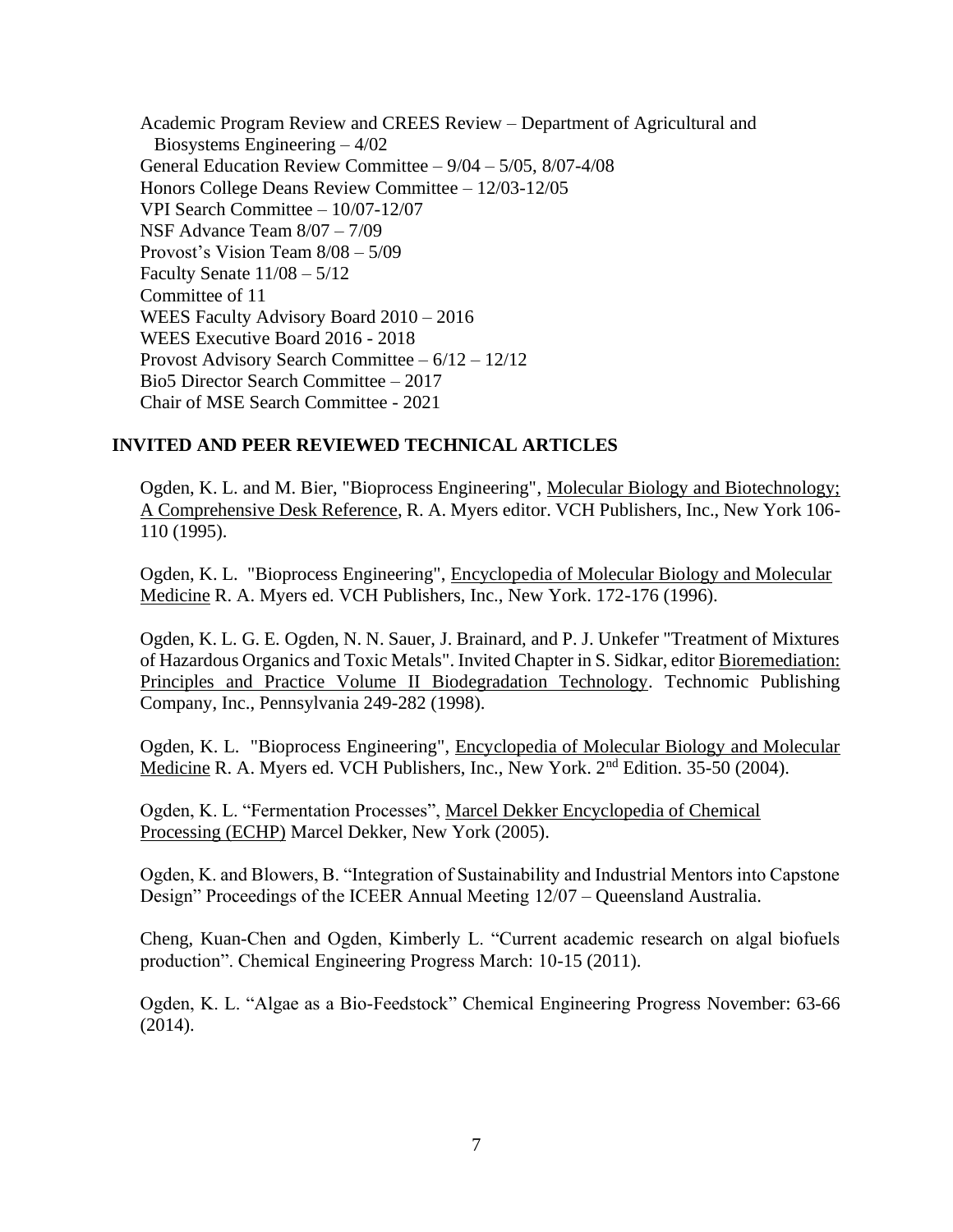#### **PEER REVIEWED TECHNICAL ARTICLES**

Henry, K. L., R. H. Davis, and A. L. Taylor, "Continuous Fermentations with Selective Cell Recycle", *Dev. Indus. Micro.*, **31**, 53-58 (1990).

Henry, K. L., C. S. Parnham, R. H. Davis, and A. L. Taylor, "Competitive Fermentations with Selective Recycle", *App. Biochem. Biotech.*, **24**, 651-652 (1990).

Henry, K. L., R. H. Davis, and A. L. Taylor, "Continuous Recombinant Bacterial Fermentation Utilizing Selective Flocculation and Recycle", *Biotech. Prog.*, **6**, 7-12 (1990).

Ogden, K. L. and A. L. Taylor, "Genetic Control of Flocculation in *Escherichia coli*", *J. Ind. Micro*., **7**, 279-286 (1991).

Ogden, K. L. and R. H. Davis, "Plasmid Maintenance and Protein Overproduction in Selective Recycle Bioreactors", *Biotech. Bioeng*., **37**, 325-333 (1991).

Ogden, K. L., R. H. Davis, and A. L. Taylor, "An Adjustable Expression System for Controlling Growth Rate, Plasmid Maintenance, and Culture Dynamics", *Biotech. Bioeng.*, **40**, 1027-1038 (1992).

Ogden, K. L., G. E. Ogden, J. L. Hanners, and P. J. Unkefer "Remediation of Mixed Waste: Cellulose and Plutonium" *J. Haz. Mat.*, **51**, 115-130 (1996).

Young, D. M., P. J. Unkefer, and K. L. Ogden. "The biotransformation of hexahydro-1,3,5 trinitro-1,3,5-triazine (RDX) by a prospective consortium and its most effective isolate *Serratia marcescens*". *Biotech. Bioeng.* **53**, 515-522 (1997).

Rampley, C. G., N. N. Sauer, and K. L. Ogden. "The selective chelation of lead in soil with a water soluble polymer". *Waste Management Conference, 96*.

Young, D. M., C. L. Kitts, P. J. Unkefer, and K. L. Ogden "Biological breakdown of RDX in slurry reactors proceeds with multiple kinetically distinguishable paths". *Biotech. Bioeng*. **56**, 258-267 (1997).

Rampley, C. G. and K. L. Ogden. "Preliminary studies for removal of Pb from surrogate and real soils using a water soluble chelator: adsorption and batch extraction" *Environmental Science and Technology*, **32**, 987-993 (1998).

Baygents, J. C. J.R. Glynn, O. Albinger, B. K. Biesemeyer, K. L. Ogden, and R. G. Arnold. "Variation of Surface Charge Density in Monoclonal Bacterial Populations: Implications for Transport Through Porous Media" *Environmental Science and Technology,* **32**, 1596-1603 (1998).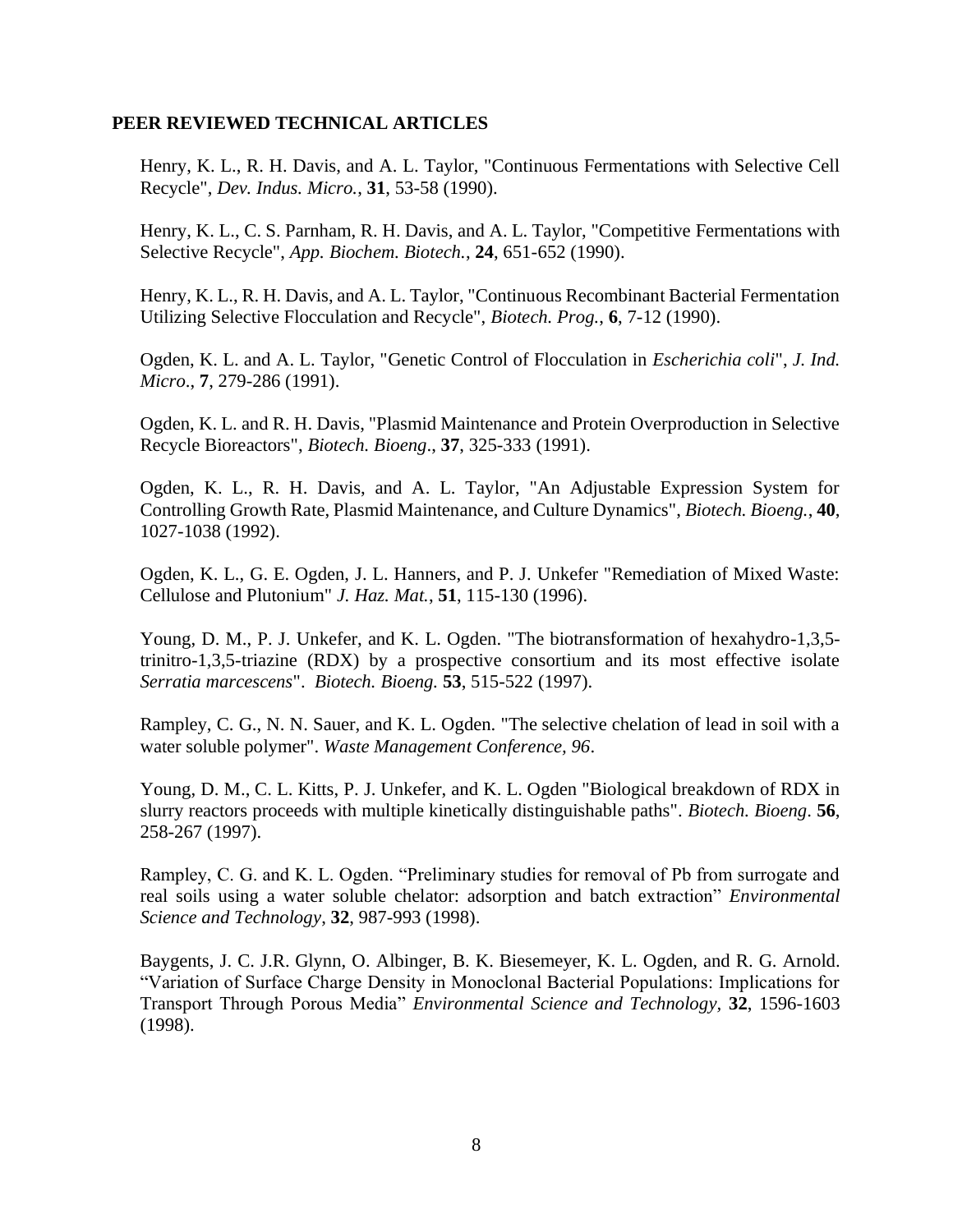Glynn, J. R., B. M. Belongia, R. G. Arnold, K. L. Ogden, and J. C. Baygents. "Capillary Electrophoresis Measurements of Electrophoretic Mobility for Collodial Particles of Biological Interest" *Applied Environmental Microbiology*, **64**, 2572-2577 (1998).

Croissant, J., G.E. Ogden, and K. L. Ogden "Teamed Internships: Technicians and Engineering Students" *Journal of Engineering Education,* 111-114 April (2000).

Garrick, J. B., M. D. Abkowitz, A. W. Grella, M. P. Hardy, S. Kaplan, H. M. Kingston, W. J. Lee, M. Levenson, W. F. Lutze, K. L. Ogden, J. M. Sharp, P. Shewmon, J. Watson, and C. H. Yew. "Improving Operations and Long-Term Safety of the Waste Isolation Pilot Plant – Interim Report". National Academies Press, Washington DC (2000).

McAlister, M., L. A. Kulakov, M. J. Larkin, and K. L. Ogden. "Analysis of Bacterial Contamination in Different Sections of an Ultrapure Water System". *Ultrapure Water* **18**:18- 26 (2001).

Ogden, K. L., A. Muscat, and L. C. Stanley. "Investigating the Use of Biosorption to Treat Copper CMP Wastewater" *Micro* **19 (7)** 81-96 (2001).

Garrick, J. B., M. D. Abkowitz, A. W. Grella, M. P. Hardy, S. Kaplan, H. M. Kingston, W. J. Lee, M. Levenson, W. F. Lutze, K. L. Ogden, J. M. Sharp, P. Shewmon, J. Watson, and C. H. Yew. "Improving Operations and Long-Term Safety of the Waste Isolation Pilot Plant". National Academies Press, Washington DC (2001).

Ogden, K. L., E. Castro, J. Barber. "Minimization of Water Usage for BOE Etch Processes" *Ultrapure Water*, **19(5)**: 16-21 (2002).

Kulakov, L. A., M. B. McAlister, K.L. Ogden, M. J. Larkin, and J. F. O'Hanlon. "Analysis of Bacteria Contaminating Ultrapure Water in Industrial Systems" *App. Env. Micro.* **68(4)**:1548- 1555 (2002).

Ogden, K. L., J. Gadgill, and T. Akin. "Biological Denitrification of Hydrolysates from Octahydro-1,3,5,7 tetranitro-1,3,5,7-tertazocine (HMX)" *Wat. Env. Res.* **74(4)**:338-345 (2002).

M. B. McAlister, L. A. Kulakov, J. F. O'Hanlon, M. J. Larkin, and K.L. Ogden. "Survival and Behavior of Bacteria in Ultrapure Water" *J. Ind. Micro Biotech.* **29**:75-82 (2002).

Stanley, L. C. and K. L. Ogden "Biosorption of Copper from Chemical Mechanical Planarization Wastewaters" *J. Environmental Management.* **69(3)**: 289-292 (2003).

Young, D. L., K. Young, and K. L. Ogden "Prediction of Growth and Biotransformation Rates of Hexahydro-1,3,5-trinitro-1,3,5 triazine (RDX) in the Presence of Barium" *Applied Microbiology and Biotechnology* **68**: 376-383 (2005).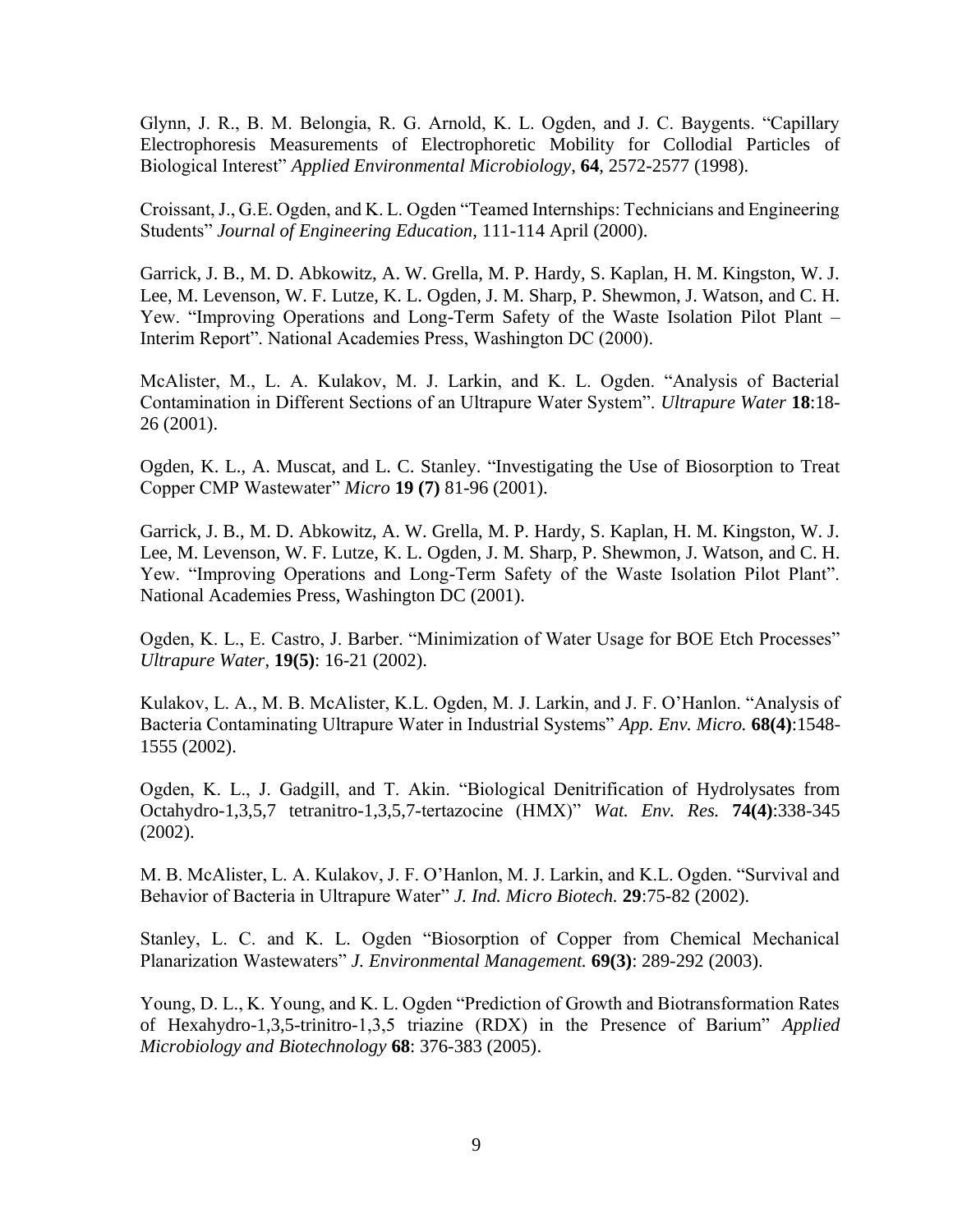Ruiz, A. and Ogden, K. "Biotreatment for the Simultaneous Removal of Cu and organics from Cu-CMP wastes" *IEEE Transactions on Semiconductor Manufacturing* **17(4)**: 538-543 (2004).

Hollingsworth J., R. Sierra-Alvarez, M. Zhou, K. L. Ogden and J. A. Field. Anaerobic biodegradability and methanogenic toxicity of key constituents in copper chemical mechanical planarization effluents of the semiconductor industry. *Chemosphere* **59**: 1219-1228 (2005).

Ogden, K. "Discovering the Link Between University and Industrial Environmental Research" *Proceedings of ASEE Annual Conf.* (2007).

Maketon, W. and Ogden, K. "Treatment of Copper from Cu-CMP waste streams using Polyethyleneimine" *IEEE Trans on Semiconductor Manufacturing* **21**:481-485 (2008).

Maketon, Worawan; Zenner, Chase Z.; Ogden, Kimberly L. "Removal Efficiency and Binding Mechanisms of Copper and Copper-EDTA Complexes Using Polyethyleneimine" *Environmental Science & Technology* (2008), 42(6), 2124-2129.

Maketon, Worawan; Ogden, Kimberly L. "Synergistic effects of citric acid and polyethyleneimine to remove copper from aqueous solutions." *Chemosphere* (2009), 75(2) 206-211.

Liu, Yi; Ogden Kimberly L. "Benefits of High Energy UV 185 nm Light to Inactivate Bacteria." *Water Science and Technology* 62(12): 2776-82 (2010).

Jones, L.A. and Ogden, K. "Silica and Titania Nanoparticles Impact on Water Quality: Experiments with Ralstonia picketti in Nutrient Rich and Poor Media". *Environ. Progress and Sustainable Energy* 32: 279-284 (2013) DOI: 10.1002/ep.11622.

Braden Crowe, Said Attalah, Shweta Agrawal, Peter Waller, Randy Ryan, Kim Ogden, Jonathan Van Wagenen, Murat Kacira, John Kyndt, and Michael Huesemann, "A comparison of Nannochloropsis salina growth performance in two outdoor pond designs: conventional raceways versus the ARID raceway with superior temperature management". *The International Journal of Chemical Engineering.* Volume 2012 (2012). Article ID 920608.

Cheng, Kuan-Chen, M. Ren, Kimberly L. Ogden "Statistical Optimization of Culture Media for Growth and Lipid Production of *Chlorella protothecoides* UTEX 250". *Bioresource Technology*. 128: 44-48 (2013). <http://dx.doi.org/10.1016/j.biortech.2012.09.085>

Jia, F. Chawhuaymak, J., Riley, M., Zimmt, W., Ogden K. "Efficient extraction method to collect sugar from sweet sorghum". *J. Biol. Engr*.7:1 (2013) doi:10.1186/1754-1611-7-1

Jones, L.A. Jai, F. and Ogden, K. "Comparative Study of Biosorption of Copper (II) by Lipid Extracted and non-extracted *Chlorella sorokiniana." Clean Journal.* 41 (2013) DOI: 10.1002/clen.201300174.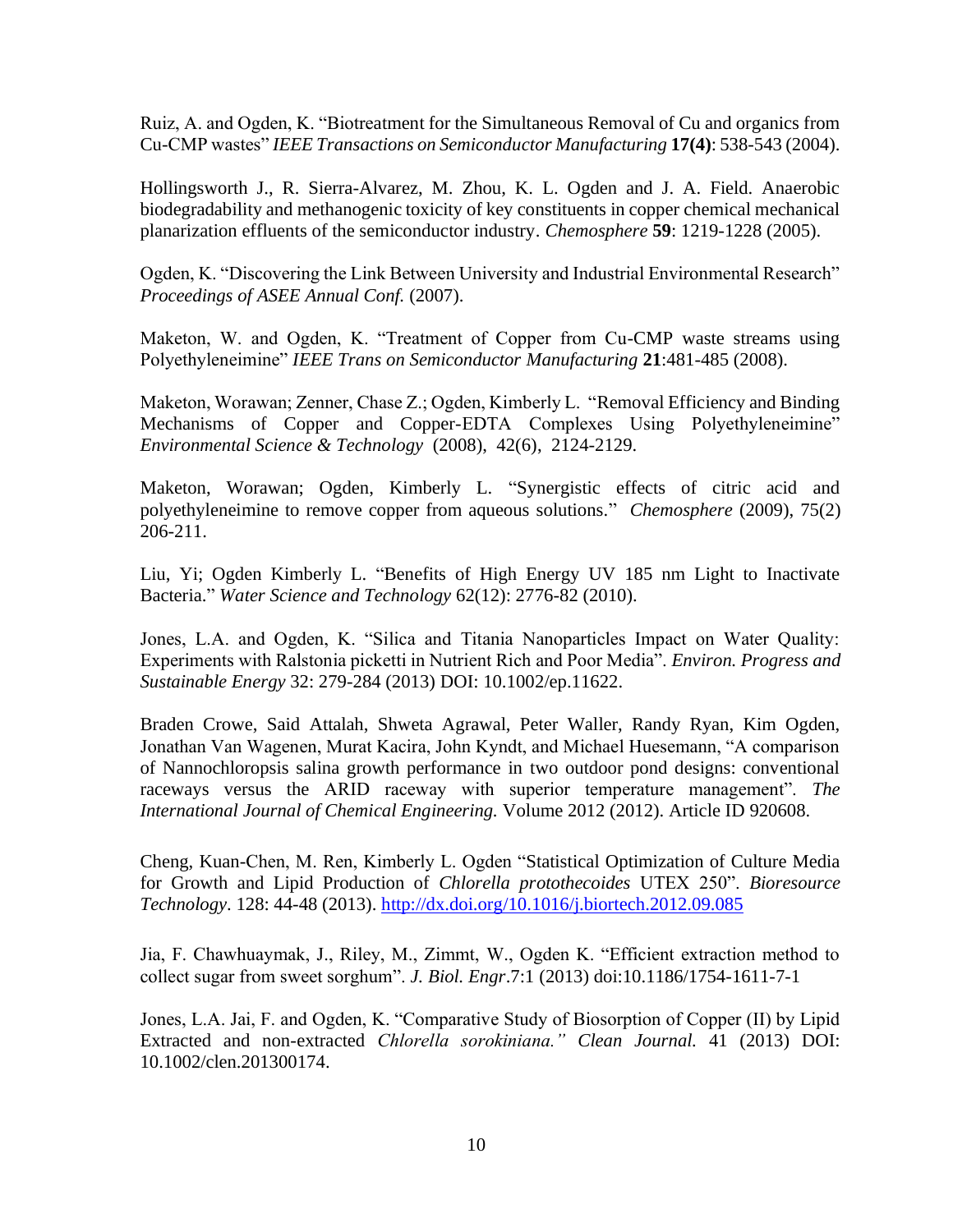Ren, M. and Ogden, K. "Cultivation of *Nannochloropsis gaditana* on mixtures of nitrogen sources" *Environ. Progress and Sustainable Energy*. 33:551-555 (2014) DOI: 10.1002/ep.11818.

Ren, M. Lian, B., and Ogden, K "Effect of culture conditions on the growth rate and lipid production of microalgae *Nannochloropsis gaditana" Journal of Renewable and Sustainable Energy 5,* 063138 (2013) <http://dx.doi.org/10.1063/1.4857375> .

Kahl, Alandra; Heller, Danita; Ogden, K. "Construction of a Simple Distillation Apparatus for Separation in a High School Chemistry Classroom: Laboratory Experiment". *Journal of Chemical Education.* 91:554-556 (2014) [http://dx.doi.org/10.1021/ed400262v.](http://dx.doi.org/10.1021/ed400262v)

Martínez Cruz, Tania Eulalia; Slack, Donald C.; Ogden, Kimberly L; and Ottman, Michael. "The Water Use of Sweet Sorghum and Development of Crop Coefficients". *Irrigation and Drainage.* (2014)10.1002/ird.1882.

Dong, Bingfeng; Ho, Nam: Ogden, Kimberly; Arnold, Robert. "Cultivation of *Nannochloropsis salina* in municipal wastewater or digester centrate". *Ecotoxicology and Environmental Safety* 103:45-53 (2014) doi:10.1016/j.ecoenv.2014.02.001.

Lang, P; Ogden, K; Yoon, J-Y. " Use of Biosensors in the Secondary Education Classroom." *Transactions of the ASABE*. 58(2):181-190 (2015). doi 10.13031/trans.58.10631

Jia, F., Kacira, M., Ogden, K. L., "Multi-Wavelength Based Optical Density Sensor for Autonomous Monitoring of Microalgae." *Sensors* 15(9): 22234-22248 (2015). doi:10.3390/s150922234.

C.J. Unkefer, Sayre, R. T., Magnuson, J. K., Anderson, D. B., Baxter, I. K., Brown, J. K., Carleton, M., Cattolico, R. A., Dale, T., Devareene, T. P., Downes, C. M., Dutcher, S. K., Fox, D. T., Goodenough, U., Jaworski, J. Holladay, J. E., Kramer, D. M., Koppisch, A. T., Marrone, B. L., McCormick, M. Molnar, I., Mott, J. B., Ogden, K. L., Panisko, E. A. Polle, J., Richardson, J., Sabarsky, M. Starkenburg, S. R., Stormo, G. D., Teshima, M., Twary, S. N., Unkefer, P., Yuan, J. S, Olivares, J. A., "Review of the algal biology program within the National Alliance for Advanced Biofuels and Bioproducts." *Algal Research* 22: 187-215 (2017), [http://dx.doi.org/10.1016/j.algal.2016.06.002.](http://dx.doi.org/10.1016/j.algal.2016.06.002)

D. Morales-Sánchez, J. Kyndt, K. Ogden, A. Martinez. ["Toward an understanding of lipid and](http://www.sciencedirect.com/science/article/pii/S2211926416303332)  [starch accumulation in microalgae: A proteomic study of Neochloris oleoabundans](http://www.sciencedirect.com/science/article/pii/S2211926416303332) cultivated [under N-limited heterotrophic conditions.](http://www.sciencedirect.com/science/article/pii/S2211926416303332)" *Algal Research* 20: 22-34 (2016). [http://dx.doi.org/10.1016/j.algal.2016.09.006.](http://dx.doi.org/10.1016/j.algal.2016.09.006)

P.J. Lammers, M. Huesemann, W. Boeing, D. B. Anderson, R. G. Arnold, X. Bai, M. Bhole, Y. Brhanavan, L. Brown, J. Brown, J. K. Brown, S. Chisholmg, C. M. Downes, S. Fulbright, Y. Gef, J. E. Holladay, B. Ketheesan, A. Khopkar, A. Koushik, P. Laur, B.L. Marrone, J. B. Mott, N. Nirmalakhandan, K. L. Ogden, R. L. Parsons, J. Polle, R. D. Ryan, T. Samocha, R. T. Sayre, M. Seger, T. Selvaratnama, R. Sui, A. Thomasson, A. Unc, W. Van Voorhies, P.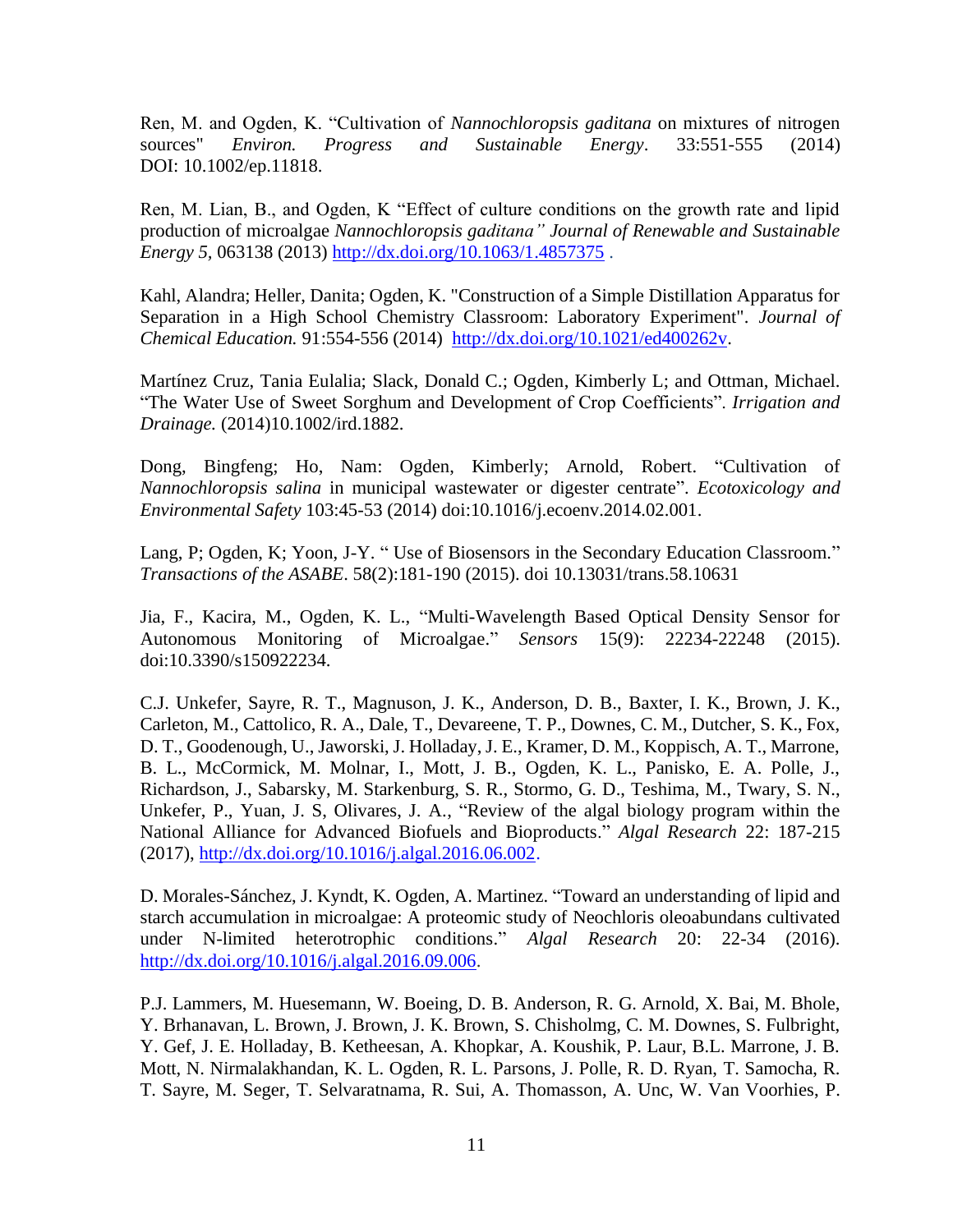Waller, Y. Yao, J. A. Olivares. "Review of the cultivation program within the National Alliance for Advanced Biofuels and Bioproducts." *Algal Research* 22: 166-186 (2017) [http://dx.doi.org/10.1016/j.algal.2016.11.021.](http://dx.doi.org/10.1016/j.algal.2016.11.021)

B. L. Marrone, R. E. Lacey, D. B. Anderson, J. Bonner, J. Coons, T. Dale, C. M. Downes, S. Fernando, C. Fuller, B. Goodall, J. E. Holladay, K. Kadam, D. Kalb, W. Liu, J. B. Mott, Z. Nikolov, K. L. Ogden, R. T. Sayre, B. G. Trewyn, J. A. Olivares. "Review of the harvesting and extraction program within the National Alliance for Advanced Biofuels and Bioproducts." *Algal Research* (2018) [https://doi.org/10.1016/j.algal.2017.07.015.](https://doi.org/10.1016/j.algal.2017.07.015)

L. M. Wendt, B. D. Wahlen, C. Li, G. Kachurin, K. L Ogden, J. Murphy. "Evaluation of a high-moisture stabilization strategy for harvested microalgae blended with herbaceous biomass: Part I – storage performance." *Algal Research* 25: 567-575 (2017). [https://doi.org/10.1016/j.algal.2017.05.016.](https://doi.org/10.1016/j.algal.2017.05.016)

Ebrahimiaqda, E. and K. L. Ogden. "Simulation and cost analysis of distillation and purification steps in production of anhydrous ethanol from sweet sorghum." *ACS Sustainable Chemistry and Engineering* 5(8): 6854-6862 (2017). 10.1021/acssuschemeng.7b01082.

Zhang, B and K. L. Ogden. "Recycled wastewater from anaerobic digestion of lipid extracted algae as a source of nutrients." *Fuel* 210: 705-712 (2017). [https://doi.org/10.1016/j.fuel.2017.09.026.](https://doi.org/10.1016/j.fuel.2017.09.026)

Qiu, R. S. Gao, P. Lopez, and K. L. Ogden. "Effects of pH on cell growth, lipid production, and CO2 addition of microalgae Chlorella sorokiniana." *Algal Research* 28: 192-199 (2017). [https://doi.org/10.1016/j.algal.2017.11.004.](https://doi.org/10.1016/j.algal.2017.11.004)

Li M, Shadman F, Ogden K.L, "Algae-based sorbents for removal of gallium from semiconductor manufacturing wastewater." *Clean Technologies and Environmental Policy, 20(4):* 899-907 (2018). https://doi: 10.1007/s10098-018-1497-3.

Ebrahimiaqda, E. & Ogden, K.L "Evaluation and Modeling of Bioethanol Yield Efficiency from Sweet Sorghum Juice." *Bioenerg. Res* 11: 449 (2018). [https://doi.org/10.1007/s12155-](https://doi.org/10.1007/s12155-018-9909-0) [018-9909-0.](https://doi.org/10.1007/s12155-018-9909-0)

Armstrong, N. R., C. Shallcross, K. Ogden, S. Snyder, A. Achilli, E. L. Armstrong "Challenges and Opportunities at the Nexus of Energy, Water and Food," *MRS Energy and Sustainability* 5, (April, 2018) DOI:10.1557/mre.2018.2.

Li M, Ogden K.L, Shadman F (2019). "Analysis and Design of Adsorption Systems for the Combined Removal of Arsenic and Gallium from Wastewater." International Journal of Research in Engineering and Science.

Zhang, B and K. L Ogden. "Nitrogen Balances and Impacts on the Algae Cultivation-Extraction-Digestion-Cultivation Process." *Algal Research* 39: (2019) [https://doi.org/10.1016/j.algal.2019.101434.](https://doi.org/10.1016/j.algal.2019.101434)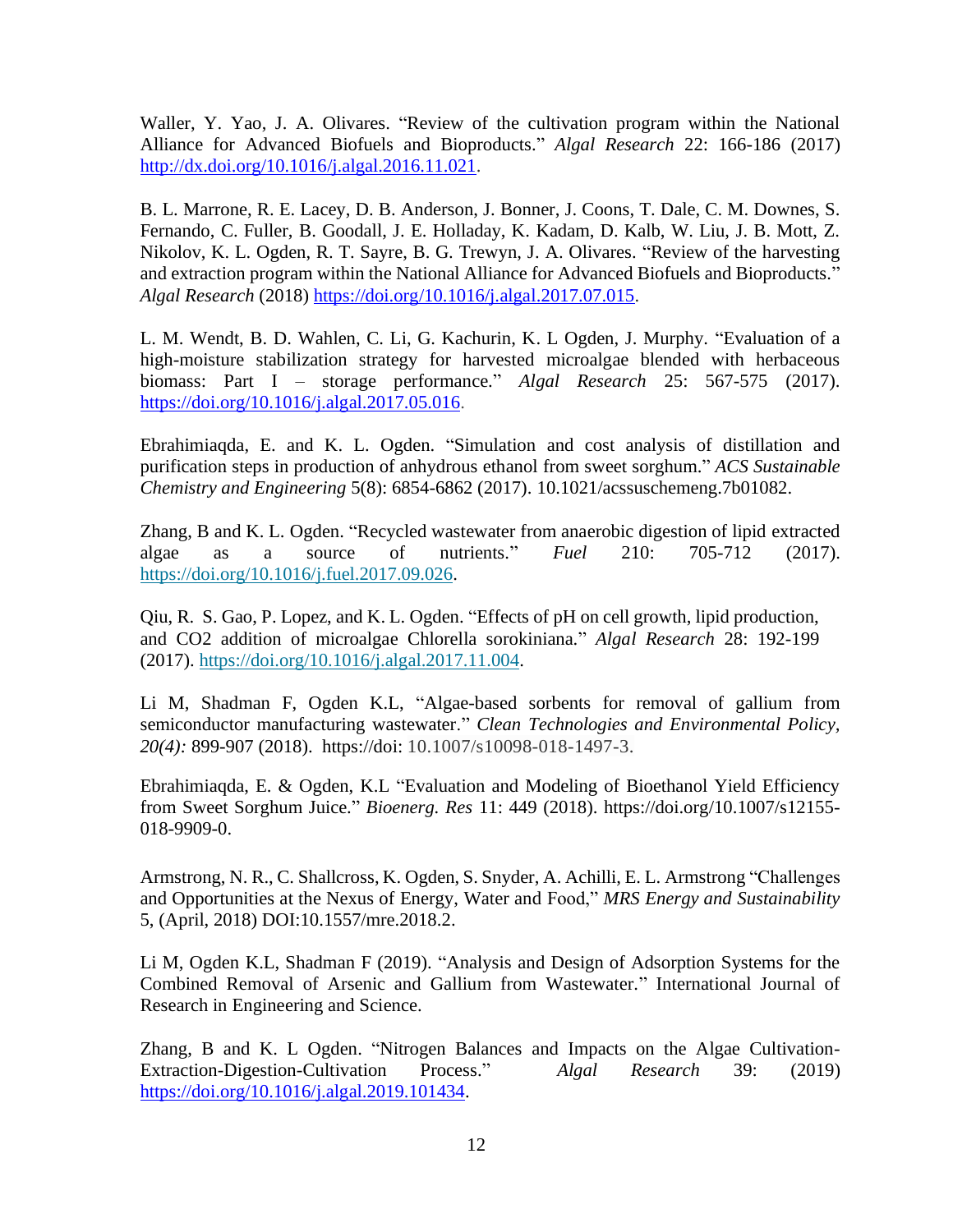Toscano, L.P., Ogden, K.L., Brown, J.K., Cervantes D, L., Steichen, S.A., Samaniego, B., and Gao, S. 2018. "Harvesting of *chlorella sorokiniana* by fungal-assisted palletization, and cellulase production: a case of study." J. Biobased Mater. Bioenergy 12, 493–505 (2018). [https://doi.org/10.1166/jbmb.2018.1798.](https://doi.org/10.1166/jbmb.2018.1798)

Gao, S. P. Waller, G. Khawan, S. Attalah, M. Huesemann, K. Ogden. Incorporation of salinity stress, nitrogen stress, and shading into the HABG algae growth model. *Algal Research* 35: 462-470 (2018). [https://doi.org/10.1016/j.algal.2018.09.021.](https://doi.org/10.1016/j.algal.2018.09.021)

Park, S.H., Steichen, S.A., Li, X., Ogden, K., and Brown, J.K. "Association of *Vampirovibrio chlorellavorus* with decline and death of *Chlorella sorokoriana* in an outdoor cultivation system." J. Appl. Phycology (2018). [https://doi.org/10.1007/s10811-018-1633-9.](https://doi.org/10.1007/s10811-018-1633-9)

Attalah, S., Waller, P., Steichen, S., Gao S.,Brown JK., and K. Ogden. "Deoxygenationaeration cycling-driven management of a predatory bacterium *Vampirovibrio chlorellavorus"* in *Chlorella sorokiniana* algae culture. *Algal Research* 39: (2019*).* [https://doi.org/10.1016/j.algal.2019.101427.](https://doi.org/10.1016/j.algal.2019.101427)

Khawam, G., Waller, P., Gao, S. Edmundson, S. Wigmosta. M. and Ogden, K. ["Model of](https://www.sciencedirect.com/science/article/pii/S2211926418311111)  [temperature, evaporation, and productivity in elevated experimental algae raceways and](https://www.sciencedirect.com/science/article/pii/S2211926418311111)  [comparison with commercial raceways.](https://www.sciencedirect.com/science/article/pii/S2211926418311111)" Algal Research 39: (2019). [https://doi.org/10.1016/j.algal.2019.101448.](https://doi.org/10.1016/j.algal.2019.101448)

Attalah, S., Waller, P., Steichen, S., Brown, C.C., Mehdipour, Y., Ogden, K and Brown JK. "Cost minimization of deoxygenation for control of Vampirovibrio chlorellavorus in Chlorella sorokiniana cultures." Algal Research 42: (2019) <https://doi.org/10.1016/j.algal.2019.101615>

Khawam, G., Waller, P., Gao, S. Edmundson, S. Huesemann, M., Attalah, S. and Ogden, K. "Simulation of shading and algal growth in experimental raceways" Algal Research 41: (2019).<https://doi.org/10.1016/j.algal.2019.101575>

## **NON-REVIEWED PUBLICATIONS AND REPORTS**

Henry, K. L., "Novel System to Maintain Plasmid-Containing Cells", *Bioprocess Technology***, 11,** 2-3 (1989).

Davis, R. H., and K. L. Henry, "New Approaches to Maintaining High-Plasmid Organisms in Continuous Fermenters," *Genetic Technology News,* **9**, 14-15 (1989).

Henry, K. L., R. H. Davis, and A. L. Taylor, "A Novel Solution to the Problem of Plasmid Segregation in Continuous Bacterial Fermentations", *Proc. 19th Ann. Bioch. Eng. Symp.*, ed. R. Bajpai, 11-21 (1989).

Bedell, A. K., P. J. Unkefer, and K. L. Ogden, "Biodegradation of 2,4,6 Trinitrotoluene (TNT) in a Fluidized Bed Bioreactor", *Proceedings of the NOBCChE Conference*, **21**, 319-28 (1994).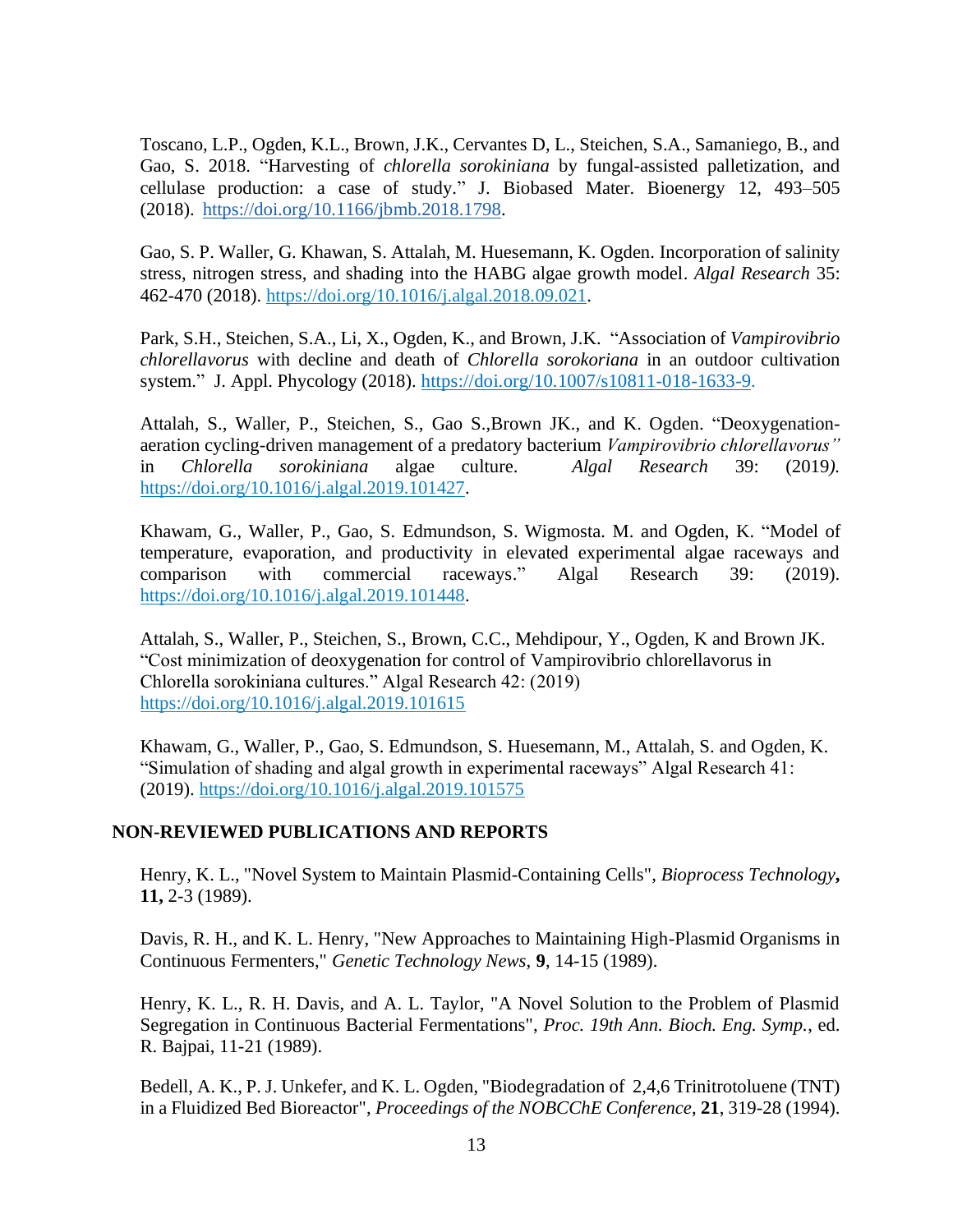Martin, T. A., Y. Sun, O. Albinger, B. E. Logan, K. L. Ogden, J. C. Baygents, and R. G. Arnold, "Factors Affecting Bacterial Transport through Aquifer Material for the Bioremediation of Hazardous Wastes" *Proceedings of the 1995 Pacific Basin Conference on Hazardous Waste.* May 17-20 (1995).

Ogden, K. L., T. W. Peterson, and J. L. Sinclair, "Chemical and Environmental Engineering: A Logical Combination" *Chemical Engineering Education*, **29**, 234-239 (1997).

Toscano- Palomar, L., Correa- Leyva, C., Amado- Moreno, M. G., Ogden, K. L., and Gomez-Puentes, F. **"**Producción y caracterización de celulasas Extracelulares a partir de cepa nativa de *Trichoderma harzianum* usando como fuente de Carbono paja de trigo del valle de Mexicali" Proceedings of XXXVII Encuentro Nacional de la Academia Mexicana de Investigación y Docencia en Ingeniería Química A.C. (AMIDIQ), May 3-6 (2016).

## **PATENTS**

J. Fia, M. Kacira, G. Ogden, and K. Ogden Optical Device for In-Line and Real-Time Monitoring of Microorganisms PCT/US16/40147, UA15-095, NT Ref. No:UNIA 15.18 PCT.

J. Fia, M. Kacira, G. Ogden, and K. Ogden Optical Device for In-Line and Real-Time Monitoring of Microorganisms WO 2017/004236.

K. Ogden and S. Pradyawong Particleboards including modified guayule resins/soy protein resin blends and associated methods for forming same UA21-026/068725.0004

K. Ogden and S. Pradyawong Modified guayule resin/soy protein blends for bio-based adhesives, associated methods for forming same, and associated structures including such adhesives. UA21-025/068725.0003

# **RECENT INVITED TALKS (2013 – present)**

- "Status and challenges to making biofuels from algal biomass cost competitive."
- International Algal Conference, Taiwan October 2013.
- "Benefits and Challenges of the Algal Biofuels Industry." Arizona Board of Regents, March 2014.
- "Benefits and challenges of the algal biofuels industry." US/China Conference on Sustainable Manufacturing Wuhan China March 2014.
- "Status and Update of RAFT Project." BIO PacRim conference. San Diego CA December 2014.
- "RAFT Project." Biomass 2014, Washington DC August 2014.
- "What is the Future of Making Biofuel from Algae?" UA Women's Group. Tucson, AZ March 2014.
- "RAFT Overview" DOE Harmonization Meeting, Golden, CO October 2015.
- "Carbon Sequestration: Can we Afford It?" Earth Transformed Lecture Series, College of Science, University of Arizona, February 2016.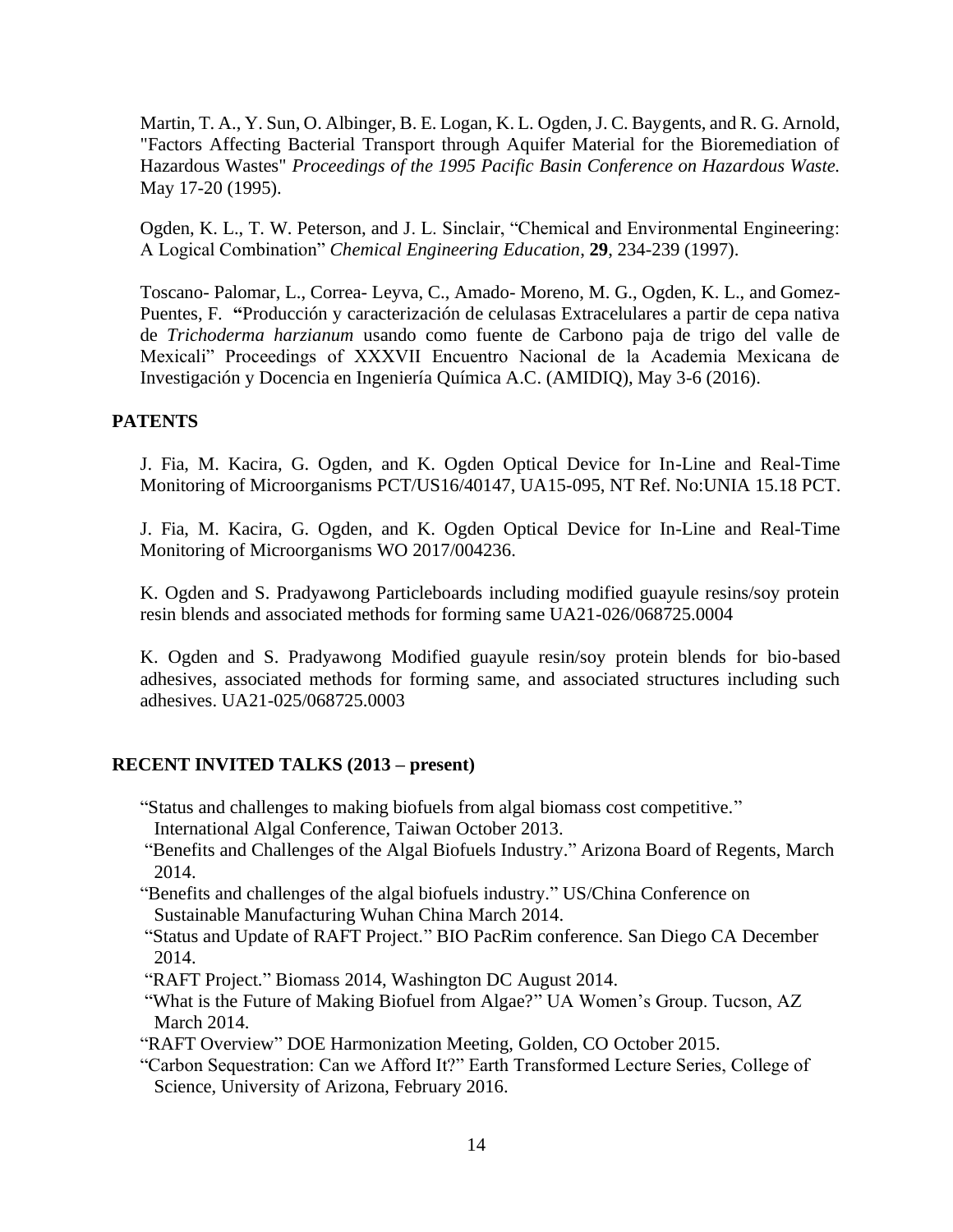- "Crop rotation and monitoring strategy for year round production of microalgae" The 6th International Conference on Algal Biomass, Biofuels & Bioproducts, San Diego, USA June 2016. (Keynote Speaker).
- "Introducing the New USDA NIFA CAP grant awardees- Developing Regional AJF supply chains: Sustainable Bioeconomy for Arid Regions." CAAFI- SOAP Jet Webinar October 2017.
- "Sustainable Bioeconomy for Arid Regions" Biomass Research and Development Technical Advisory Board November 2017.
- "Sustainable Bioeconomy for Arid Regions" Southwest Indian Agricultural Association, Laughlin, NV January 2018.
- "Public Private Partnerships" (panel with Brewer, C.E. and White, R.) ABLC Conference Washington DC February 2018.
- "Energy Overview: Supply and Alternative Fuels" Law College, University of Arizona, April 2018.
- "Promise and Challenges of Cultivating Algae in Open Pond Systems" Department of Chemical Engineering, University of Pennsylvania, Philadelphia PA September 2018.
- "Potential of the Bioproducts and Biofuels Economy" AIChE Annual Conference, Pittsburgh PA November 2018.
- "Sustainability and Chemical Engineering Education", Asian Pacific Conference for Chemical Engineering, Sapporo Japan, September 2019.
- "Diversity and Inclusion in Chemical Engineering" (Keynote speaker), Asian Pacific Conference for Chemical Engineering, Sapporo Japan, September 2019.
- "Sustainable Bioeconomy for Arid Regions", Department of Chemical Engineering, Michigan Technological University, January 2020.
- "Sustainable Bioeconomy for Arid Regions", Distinguished Lecture series, Department of Chemical Engineering, University of Utah, March 2020.
- "Alternative Approaches to Chemicals and Pesticides Panel", Barriers to Scale: Algae Crop Protection Workshop, virtual, April 2021.
- "Journey through AIChE" (Keynote speaker), 2021 AIChE Western Student Regional Conference, virtual, April 2021.
- "Sustainable Bioeconomy for Arid Regions How Kim Got Here", Session to Honor 2019 Warren K. Lewis Award for Robert Davis, AIChE meeting, November 2021.
- "Guayule Is This a Viable Crop for Domestic Rubber Production?", Department of Chemical Engineering, Iowa State University, December 2021.

## **COURSES TAUGHT**

Chemical Engineering 201 Material and Energy Balances

- Agricultural and Biosystems Engineering/Chemical Engineering 481A/581A Bioreactor Engineering
- Agricultural and Biosystems Engineering/Chemical Engineering 481B/581B Bioengineering Applications
- Chemical Engineering 199/299/399 Independent Study
- Chemical Engineering 316 Introduction to Thermodynamics

Engineering 196a - Honors Proseminar/ Survey of Engineering Professions

Engineering 196b - Honors Proseminar/Planning Engineering Design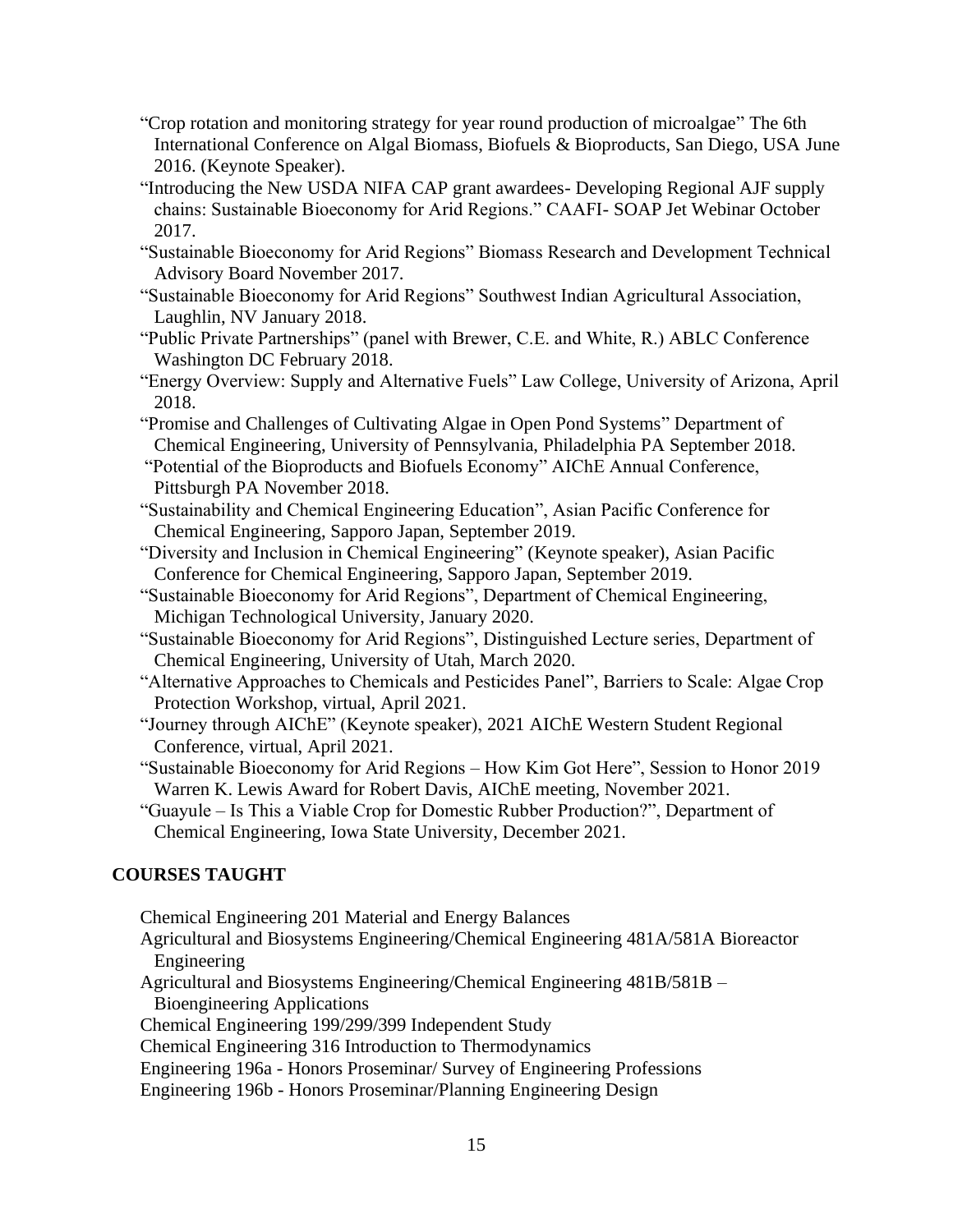Chemical Engineering 307 - Chemical Engineering Science Laboratory Chemical Engineering 304 - Unit Operations Laboratory Engineering 102 - Introduction to Engineering Chemical Engineering 442 – Chemical Engineering Design Principles Chemical Engineering 443 – Chemical Engineering Plant Design Chemical Engineering 597A – Engineering GK12 Chemical Engineering 597B – Engineering Outreach Methodology

#### **POST DOCTORAL FELLOWS MENTORED**

McAlister, Morven – 1/99-8/01 (Pall Corporation) Cheng, Kuan-Chen –  $8/10 - 8/11$  (National Taiwan University) Ren, Ming  $-1/13 - 1/14$ . (Monsanto Corporation) Cameron, Stephan –  $10/14 - 9/15$  (EPA) Toscano-Palomar, Lydia – 8/15 – 1/18 (Instituto Tecnologico de Mexicali) Pradyawong, Sarocha - 9 /18 - present

#### **GRADUATE STUDENTS MENTORED**

Acedo, Margarita – MS Student –  $8/11 - 12/13$  – Ph D  $8/14 - 8/19$ . (Synthetic Genomics) Agrawal, Shweta – MS Student –  $5/10 - 5/12$ . (Intel) Akin, Tulin - MS Student - 11/95 - 8/97 (Ph.D. program, Univ. of Cinn., Intel) Archuleta, Luis - MS Student (GEM Fellow) - 5/95 - 6/96 (Los Alamos National Laboratory) Austin, David - MS Student - 11/96 - 12/97 (Motorola) Bah, Abass – MS Student 8/21 - present Chu, Yu-Hsien – MS Student –  $8/12 - 5/14$ Ebrahimiagda, Elham – PhD student,  $5/12 - 8/18$ Gadgil, Jaideep - MS Student - 11/94 - 5/96 (Hydrogeotechnics, Maryland) Glynn, John - Ph.D. Student (co.-advisor, Jim Baygents) - 11/92 - 6/98 (Postdoctoral Fellow, Princeton University) Herrera-Rios, Victor Christian – MS Student 7/10 – 5/13. (Bio diesel company) Hollingsworth, Jeremy – MS Student (co- advisor, Reyes Sierra) 8/02 – 9/04 (Brown and Caldwell) Huang, Wanyu – MS Student 10/20 - present Leo, Caitlyn – MS Student 8/18 – 8/20 (Sacramento Water) Li, Mengling – PhD (co-advisor Farhang Shadman) 8/14 – 12/18 Li, Xuehui – MS Student 8/13 – 12/15 (University of Arizona Medical School) Liu, Yi – Ph. D. Student 11/04 – 5/09 (Cal Poly San Luis Obispo) Lohr, Patrick – MS Student 1/19 – 10/20 (PhD UArizona) Lowman, Dawn – MS Student 11/98 – 8/00 (University of Utah Medical School) Jones, Lisa – PhD. Student 8/08 – 11/13 (Bayer) Maketon, Worawan – Ph.D Student 1/03 – 12/07 (Intel) Marquez, Mario – MS Student 8/09 – 5/11 (Dupont) Martinez-Cruz, Tania – MS Student 8/10 – 6/12 Ogbaudu, Efe-Oghene – MS Student 10/21 - present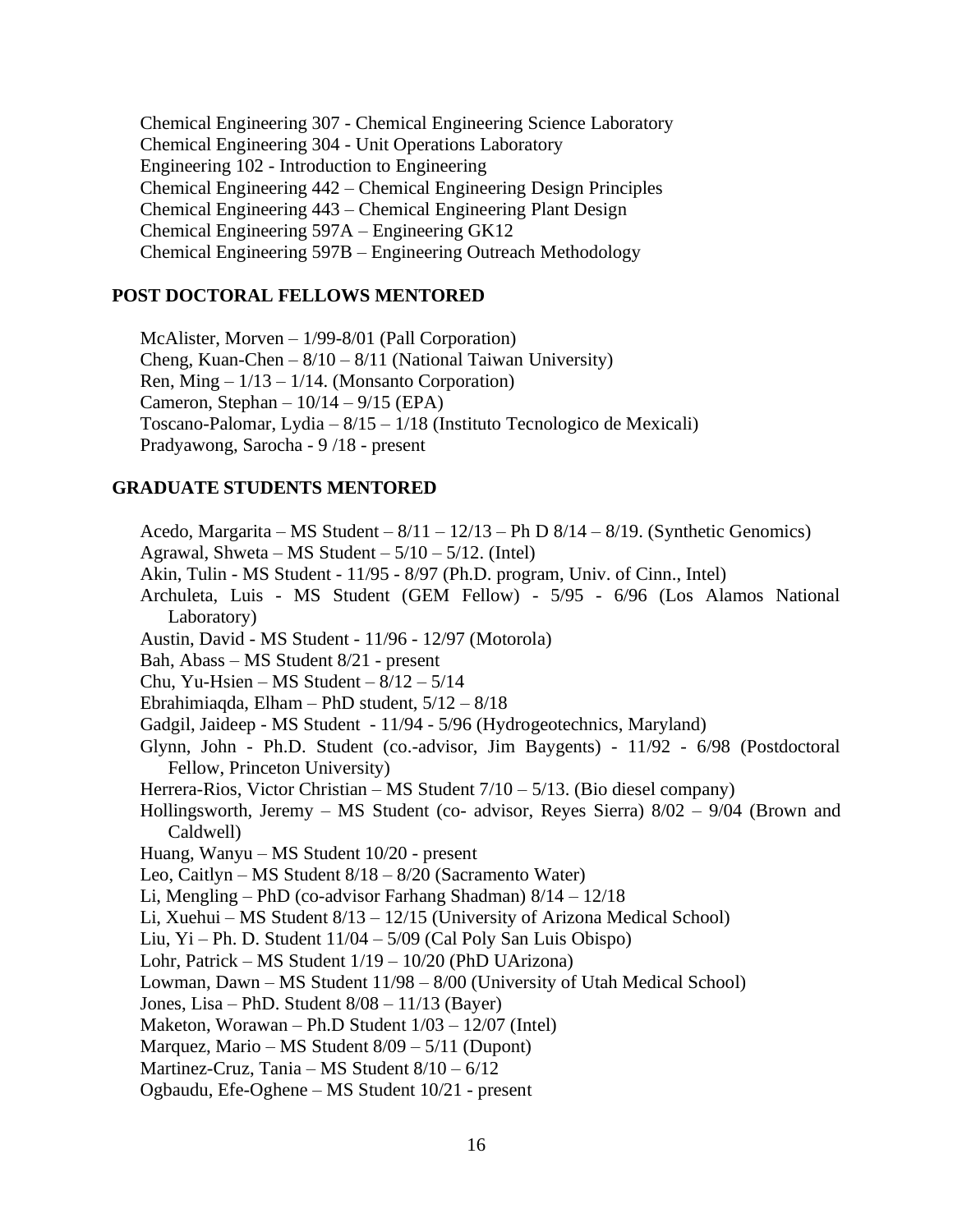Padilla, Yierra – Ph. D. Student 8/04 –5/10 (co-advisor, Moses Bogere) Padona, Adonis – MS Student 11/99 – 11/01 (Aspen Technology in Cyprus) Paul, Rachel - ME Student - 9/97 – 5/01 Pinto, Cresilla – MS Student 8/16 – 5/18 (Eurofins Lancaster laboratories) Qiu, Renhe – PhD Student –  $8/12 - 5/19$  (Humanwell Pharmaceutical US, Inc.) Rampley, Colby - MS Student - 7/95 - 6/97 (Motorola) Ren, Ming – Ph.D. Student  $8/07 - 12/12$  (Monsanto) Ruiz - Yeomans, Arturo - Ph. D. Student - 5/97 – 12/03 (AMD) Smith, Andrew – MS Student 10/19 - present Stanley, Leah – MS. Student  $11/98 - 12/00$  (Intel) Silvestry-Rodriquez, Nadia – MS Student  $2/01 - 8/02$  (Ph. D program, U of A) Tan, Maggie – MS Student 4/21 - present Thombre, Amaranth - MS Student - 8/95 - 12/97 (Started small company) Udeozor, Onyeka – MS Student 8/15 – 12/17 (Dupont) Van Overmeiren, Nicole – MS Student 8/21 - present Young, Douglas - Ph.D. Student - 11/93 - 1/97 (EPA, Cincinnati Ohio) Zhang, Bincong – PhD Student  $8/12 - 8/18$ 

#### **GRADUATE STUDENTS MS PROJECT MENTORED**

Ashley, Nicholas – 8/17 – 5/18 (Northrup Grumman) Chong, Leanne – 5/12-12/13 (TEP) Gregory, Jason  $-5/13 - 5/14$  (U Mich) Gonzalez, Jesse –  $5/13 - 5/14$ Hattle, James  $-8/18 - 5/19$  (Burns and McDonnell) Laughlin, Amanda –  $8/15 - 12/15$  (Liquorama Fine Wines and Spirits) Nakazato, Paul  $-7/15 - 5/16$  (McKinsey and Company)

## **UNDERGRADUATE, COMMUNITY COLLEGE, AND HIGH SCHOOL STUDENTS MENTORED**

Abrahamaian, Jennifer – Northwestern University - 5/01-8/01 Adragna, Adrianne – University of Toledo – 5/01-8/01 Almasir, Mohammad  $-8/13 - 9/15$ Ashby, Matthew - 5/96 - 5/97, 8/97 - 5/98 Bah, Abbass –  $6/19 - 5/21$ Barkarich, Carter 9/16 – 5/17, 8/17-5/18 Bedell, Alan - 8/92 - 5/94, 8/94 - 2/95 Beenken, Liese  $-5/03 - 5/06$  (UBRP and TRIF fellowship) Begay, Lucinda - 6/97 - 5/98 – NASA Space Grant Bennelly, Chelsea - 5/98 – 5/99 Bennett, Natalie - Undergraduate Flinn Scholar 8/92 - 5/97 Betencourt, Diana – University of Puerto Rico 5/03-8/03 Boghert, Eline- Rose Hullman 5/05 – 8/05 Bova, Erin - Dana College - 5/98 - 8/98 Brauser, Eric – Pacific Lutheran University – 5/08-8/08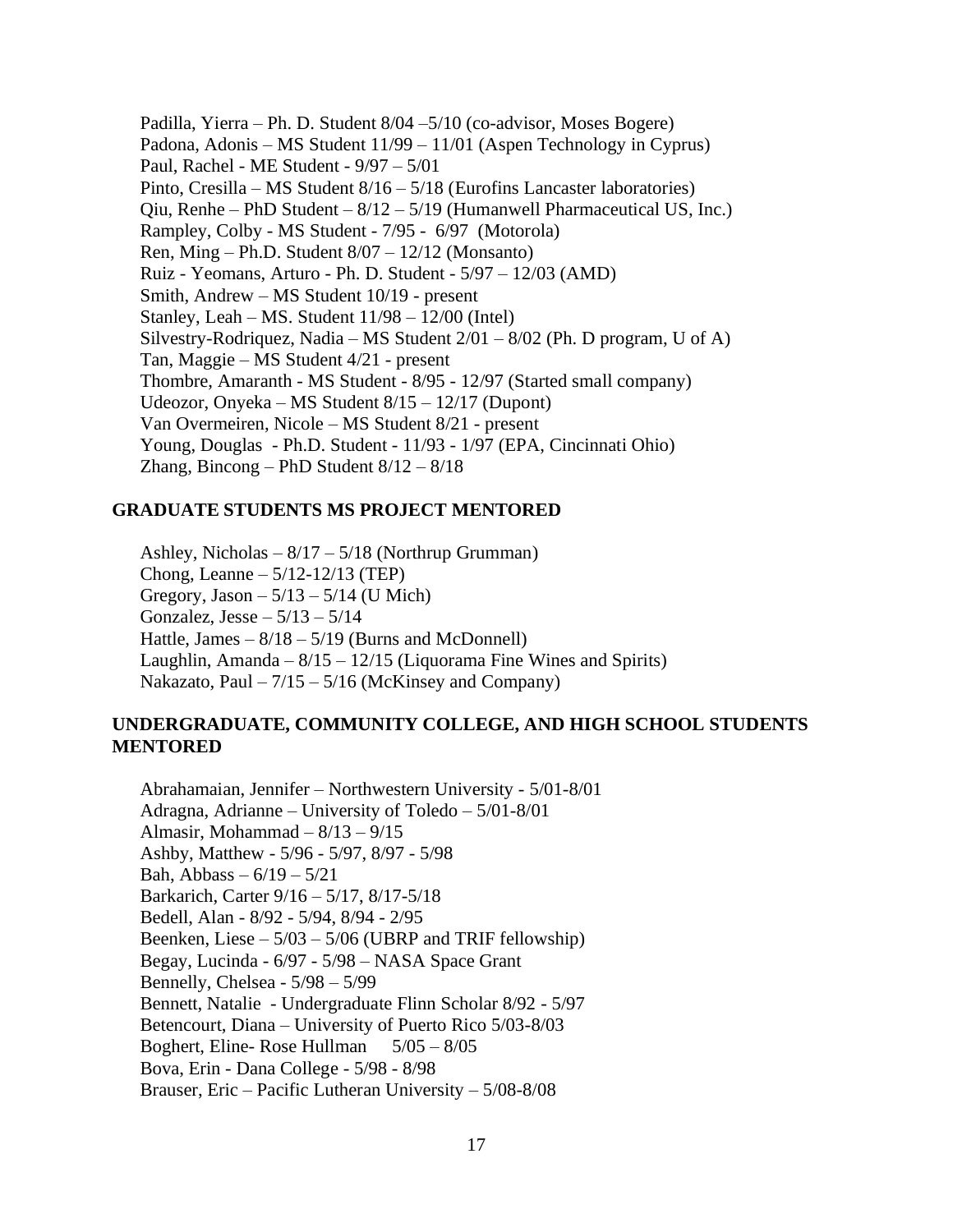Burke, Kale – 1/20 - present Canez, Tommy - 1/94 - 5/94, 8/94 - 5/95 Chang, Jae - 8/94 - 12/94 Chen, Jing 1/11-5/12 Cheng-Guajardo, Cesar 8/96 - 5/97, 8/97 - 5/98 Coker, Tim 8/99 – 12/99 Cureton, David - 9/10 – 12/11 Darmetizel, Andrew – Flowing Wells High School – 6/02 – 12/03 Denke, Drew – Ironwood Ridge High School – 10/16 – 12/17 Dischinger, Sarah –  $1/10 - 5/13$ Dzienis, Terri – 8/99 – 5/00, 10/00 – 12/00 England, Summer - 1/97 - 5/97, 9/97 – 5/98 Elias, Solomon- 5/15-8/15 Fox, Erin - High School Professional Internship Program -1/93 - 5/93 Frank, Tamara - 5/97 – 12/98 Galhotra, Rosemary  $-1/04 - 5/04$ Galvaz, Cassandra – Tucson High Student 8/12- 5/13 Undergraduate 9/13 – 5/18 Glenn, Lisa 5/06-7/06, 5/07-7/07 Goerga, David 5/05-8/05 Gonzalez, Michelle - University of Puerto Rico 5/05 – 8/05 Grantz, Amanda – Rose-Hullman 5/07-8/07 Grasso, Cara – Science Education Student –  $1/03 - 6/03$ Haley, Jessica - University High School - 6/98 – 8/98, 6/99-8/99 Holle, Laucretia - 9/97 – 5/98 Hosley, Jennifer - 5/98 - 8/98 Jensen, Laline – Science Education Student – 1/03 – 12/03 Jimenez, Esteban – Space Grant – 8/15 – 5/17, 8/17 – 5/18 Johnston, Colin 9/01 – 2/02 Kahn, David - 1/97 - 5/97 Kaplan, Leah –  $8/17 - 5/18$ Kaystons, Jayson - 9/94 - 12/94 Kiehlbaugh, Kasi - 9/95 - 5/96 King, Deanna – High School Professional Internship Program – 8/99 – 2/00 Klienscamp, Linnette  $-8/04-12/03$ Klump, Freda - 1/95 - 5/95 Kortsen, Celest - 1/94 - 5/94 Kramkowski, Karen - 5/94 - 5/96 Kryger, Kyle –  $12/06 - 5/07 - 7/07 - 5/08$ Kuehn, Tracy - New Mexico State University - 5/93 - 8/93, 5/94-8/94 LaFountain, Lara 6/07 – 11/07 Larson, Laura - 5/96 - 5/97, 8/97 - 5/98 Lawerence, Benjamin - 5/98 – 10/98 Lopez, Carlos 8/00 – 12/00 Lopez, Paola 5/13 – 5/16 Ly, Cindy – University of Pennsylvania - 5/00-8/00 Maketon, Chan - 8/05 – 5/06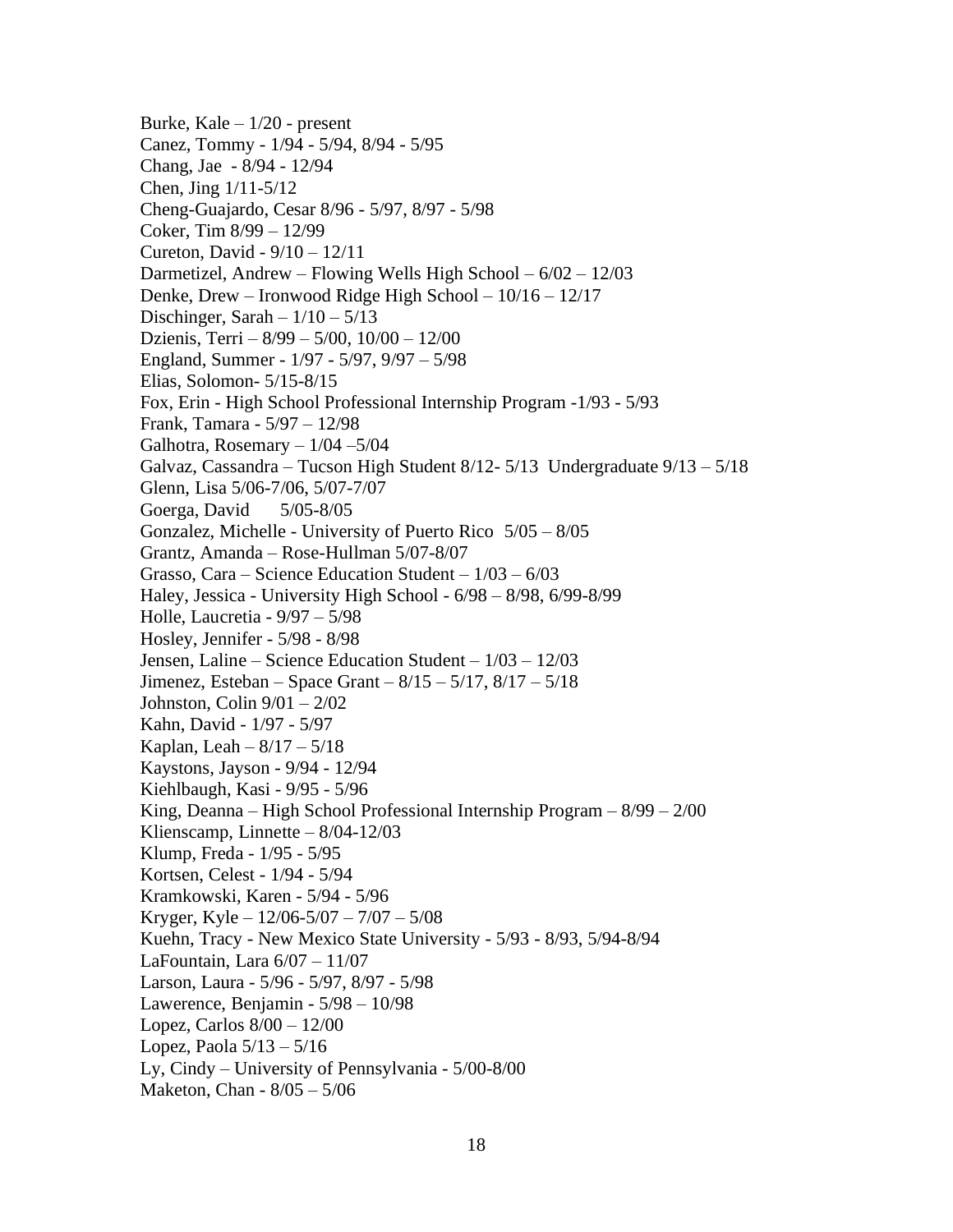Mayer, Mika - 5/97 - 5/98, 9/98 – 5/99 – UBRP Program Mazakis, Monique - 11/95 - 8/96 Mehlau, Mikala – 10/08 – 5/12 Miller, Jennifer – University of Rochester 5/09-8/09 Mohan, Ritika - 8/06 – 12/06 Montoya, Anthony  $-8/08 - 5/11$ Morgan, Catherine - 1/95 - 5/95 – CIMD Grant Munoz, Nanette 8/99 – 5/00 NASA Space Grant Murphy, Angela - Pima Community College - 1/97 - 5/97 Murphy, Courtney  $-8/02 - 5/03$ Noonan, Jacob 5/12 – 8/12 (Sal Point High School) Oleson, Marcus - Pima Community College - 1/97 - 5/97 Olsen, Shari - 5/93 - 5/95 Palma, Ben - 8/05-5/06 Panagos, Melissa – 8/04 – 5/05 -NASA space Grant Peebles, Jessica – NASA space grant - 12/16 - present Raghavan, Shyam 5/04-8/04 - MIT Ramin, Jennifer 8/12 - present Rampley, Colby - 8/93 - 5/94, 8/94 - 5/95 Robles,  $Rosio - 8/00 - 6/01 - SRC$  Student Fellowship Rodregues Cecilia – 8/00 – 4/01 Royball, Bryce – 11/16 – 5/17, 8/17 – 5/18 Rusnak, Maria – 5/10 - 5/11 Sakai, Daniel - 9/95 - 5/96 Sandoval, Juan UBRP Scholarship 8/11 – 5/17 Sandoval, Rolanda - Northern Arizona University - 6/97 - 8/97 Sheng, Rebecca  $10/16 - 5/17$ Sheridan, Blaise - Swathmore 5/07-7/07 Smith, Kelly 5/09-8/09 Stanley, Jennifer 8/04-8/06 Stefaniak, Lindsey – Science Education Student – 1/03 – 5/03 Steichen, Seth – 7/10- 5/11 Strauss, Leanne –  $8/10 - 5/12$ Stredronsky, Vanessa 8/01 – 12/01 Svendlenka, Jean – Cal Poly San Luis Obispo - 5/99 – 8/99 Swanson, Elizabeth – 5/00 – 5/04 – SRC Student Fellowship Thompson, Erin - University High School - 9/97 - 12/98 Thompson, Kelly  $-7/07 - 9/08$ Toffol, Emily 8/12 – 12/12 Tomala-Joffee, Cameron  $-9/09 - 5/13$ Trujillo, Joven –  $9/01 - 5/02$ ,  $8/02 - 3/03$ Tuomin, Rachel - 5/95 - 12/95 Tutle, Hillary - 9/96 - 7/97 Vasic, Ivana – 5/14 - 5/17 Vasquez, Manuel UBRP Fellowship 5/12 – 5/15 Whipple, Devin  $8/05 - 8/06$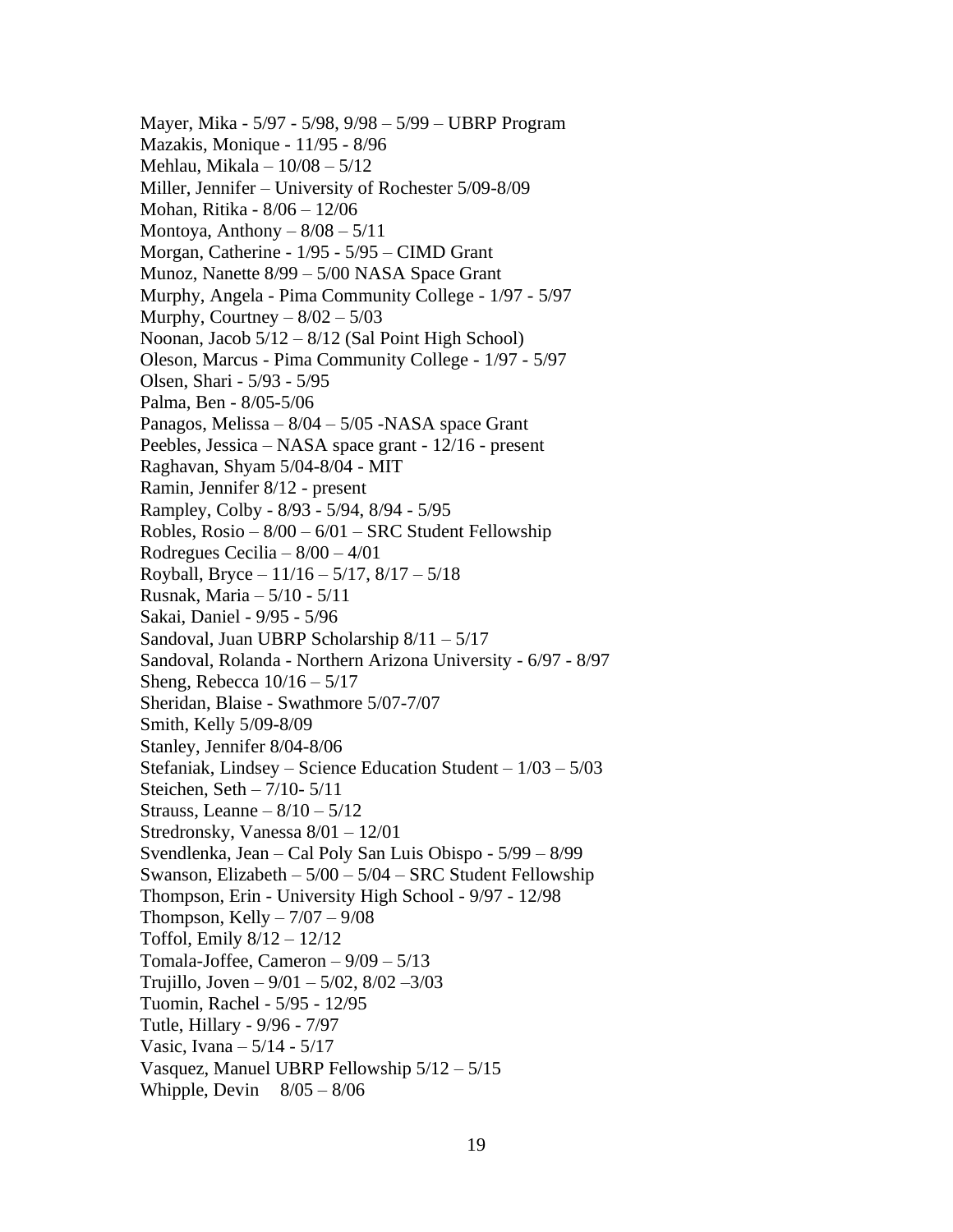Wolkon, Gavin – 3/21 - present Woolley, Raphael 8/13 – 5/15 Yingling, Jessica - 1/95 - 3/97 Zapatka, Peter - 8/92 - 5/94 Zenner, Chase 8/06 – 5/08 Zhou, Michael – 12/02 – 8/04 (67 female students; 26 ethnic minority students)

#### **THESIS COMMITTEES**

Attalah, Said – Biosystems Engineering PhD 2018 Bliven, Adam - Environmental Engineering MS 1996 Blue, Karen - Environmental Engineering MS 1994 Canter, Christina – Chemical Engineering PhD 2013 Castro, Elizabeth – Chemical Engineering, Ph.D. 2006 Chawhuaymak, Jeerawan – Agricultural and Biosystems Engineering, MS 2009 Chen, Gui – Chemical Engineering Ph. D. 2000 Chen, Guoqing - Chemical Engineering Ph. D. 1996 Cheng, Long – Chemical Engineering Ph. D. 2017 Confer, David - Environmental Engineering Ph.D. 1997 Diaz, Daniel – Chemical Engineering Ph.D. candidate Diaz, Raul - Nuclear Engineering Ph. D. 2004 Du, Xiaoyang - Chemical Engineering Ph.D. 1996 Eftekharzadeh, Noushin - Chemical Engineering MS 1994 Eljerdi, Houssam - Chemical Engineering MS 1995 Gao, Song – Biosystems Engineering PhD 2017 Garcia, Javier - Chemical Engineering Ph. D. 1999 Garcia-Sot, Mariano – Chemical Engineering, 2014 Gonzalez, Marisa – Chemical Engineering, Ph.D. candidate Han, Rouchen – Chemical Engineering Ph. D. 2017 Jarjour, Elias – Chemical Engineering, MS 2011 Jiang, Feng – Chemical Engineering, PhD 2019 Johnson, William - Chemical Engineering MS 1995 Khawam, George – Biosystems Engineering PhD 2018 Kin, Kon-Tsu - Chemical Engineering Ph. D. 1996 Li, Qun - Environmental Engineering MS 1996 Liao, Xiaoyan – Chemical Engineering Ph.D. 2013 Machimale, Bhat - Material Science and Engineering Ph.D. 1995 Martin, Michael - Environmental Engineering MS 1995 Martin, Todd - Environmental Engineering MS 1995 May, Elizabeth - Chemical Engineering MS 1995 Montano, Gerado – Chemical Engineeirng, Ph. D. 2006 Moorse, Robert – Chemical Engineering Ph. D. Candidate Mu, Yan – Chemical Engineering Ph.D. 2016 Olsen, Shari - Environmental Engineering MS 1997 Patnik, Rabi - Environmental Engineering MS 1995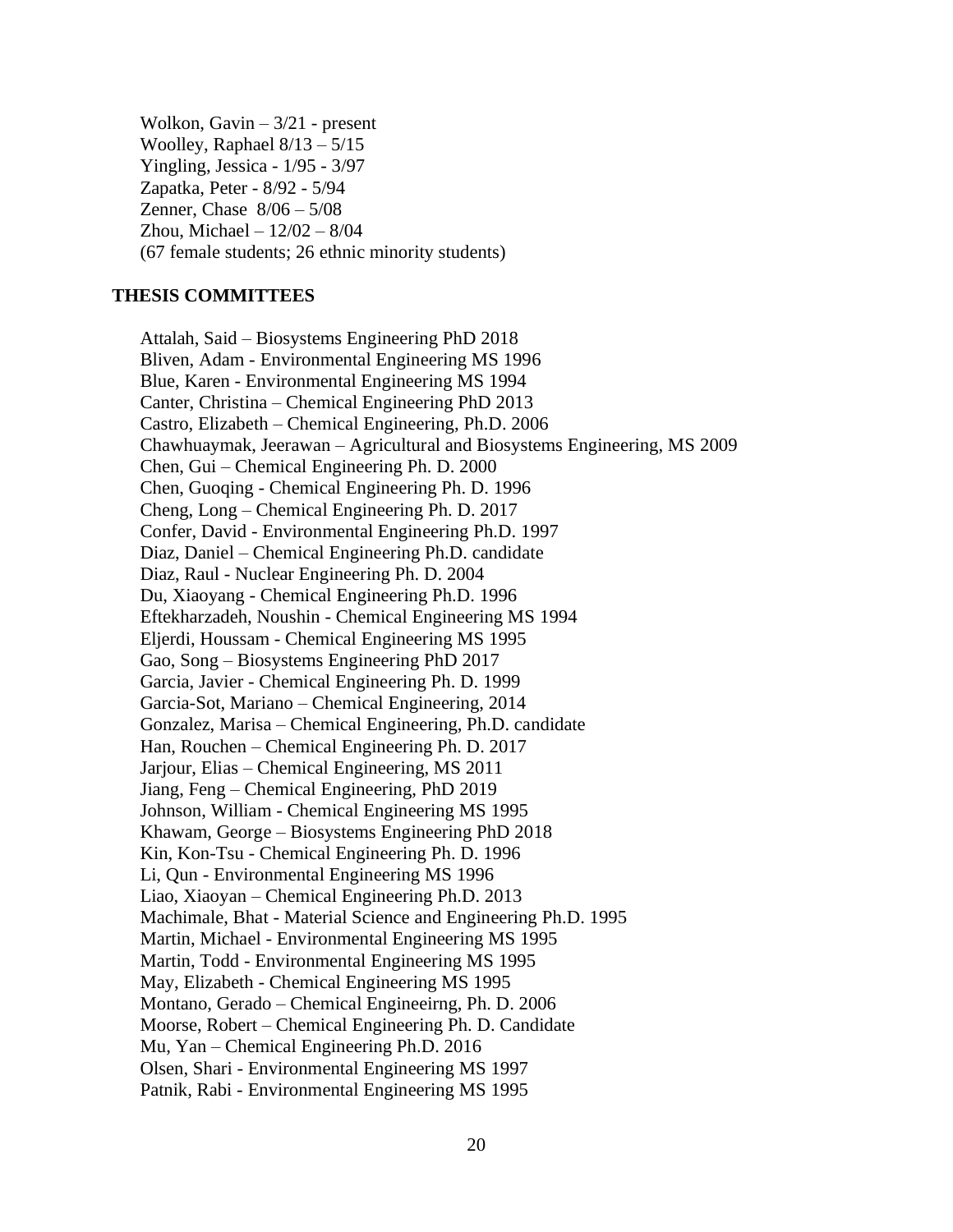Rogers, Brock - Environmental Engineering MS 1997 Romero, Karla – Chemical Engineering MS 2000 Rosales, Daniel - Chemical Engineering, Ph.D. 2007 Schank, Hubert - Chemical Engineering Ph.D. 1994 Schomtezer, Mike – Chemical Engineering, Ph.D. Candidate Shan, Jilei Chemical Engineering, Ph.D. 2008 Stone, Jennifer - Chemical Engineering MS 1997 Stuffle, Calliandra – Chemical Engineering MS 2018, PhD Candidate Sun, Ting – Chemical Engineering, Ph.D candidate Sun, Yuxia - Environmental Engineering MS 1997 Tellez, Carlos - Chemical Engineering Ph. D.1997 Verdugo, Brenda – Chemical Engineering Ph.D. 2011 Wibowo, Johannes - Chemical Engineering MS 1995 Wong, Dong - Chemical Engineering, MS 1995 Wu, Baochun - Chemical Engineering Ph. D. 2014 Wu, Yu Ling – Chemical Engineering, MS 2000 Yan, Jun - Chemical Engineering, Ph.D. 2007 Yao, Junpin – Chemical Engineering, Ph.D. 2008 Yazzie, Christopher – Environmental Engineering, Ph.D candidate Zhang, Tianqi – Chemical Engineering, Ph.D.2016

## **RESEARCH TECHNICAL STAFF**

Attalah, Said 1/14 – 5/16 Bertelsen, Owen 5/16 – 8/17 Brown, Caitlin 1/14 – 12/17 Kielbaugh, Kasi –  $8/18 - 5/19$ Liang, Irene  $4/16 - 12/17$ Leichtenberg, Eleanore 4/16 – 12/17 Lepley, Kai 8/14 – 1/16 Steichen, Seth 9/13 – 8/14

#### **ADMINISTRATIVE STAFF FOR SBAR and IES**

Anderson, Torran – Community Engagement Coordinator Bruhn, Jacqueline - Program Coordinator Rogstad, Alix – Program Director Shoppe, Cara – Program Coordinator Sikora, Stephanie – Program Coordinator

## **GRANTS RECEIVED (Does not include any internal UA grants - TRIF, WEES, or ABOR funded projects)**

"The effect of minerals on the population dynamics and migration of microorganisms in soils", received from the Mining and Mineral Resources Institute, U.S. Bureau of Mines - \$10,000 co PI with James C. Baygents - 1/1/93 - 12/31/93, BOM # G1134204.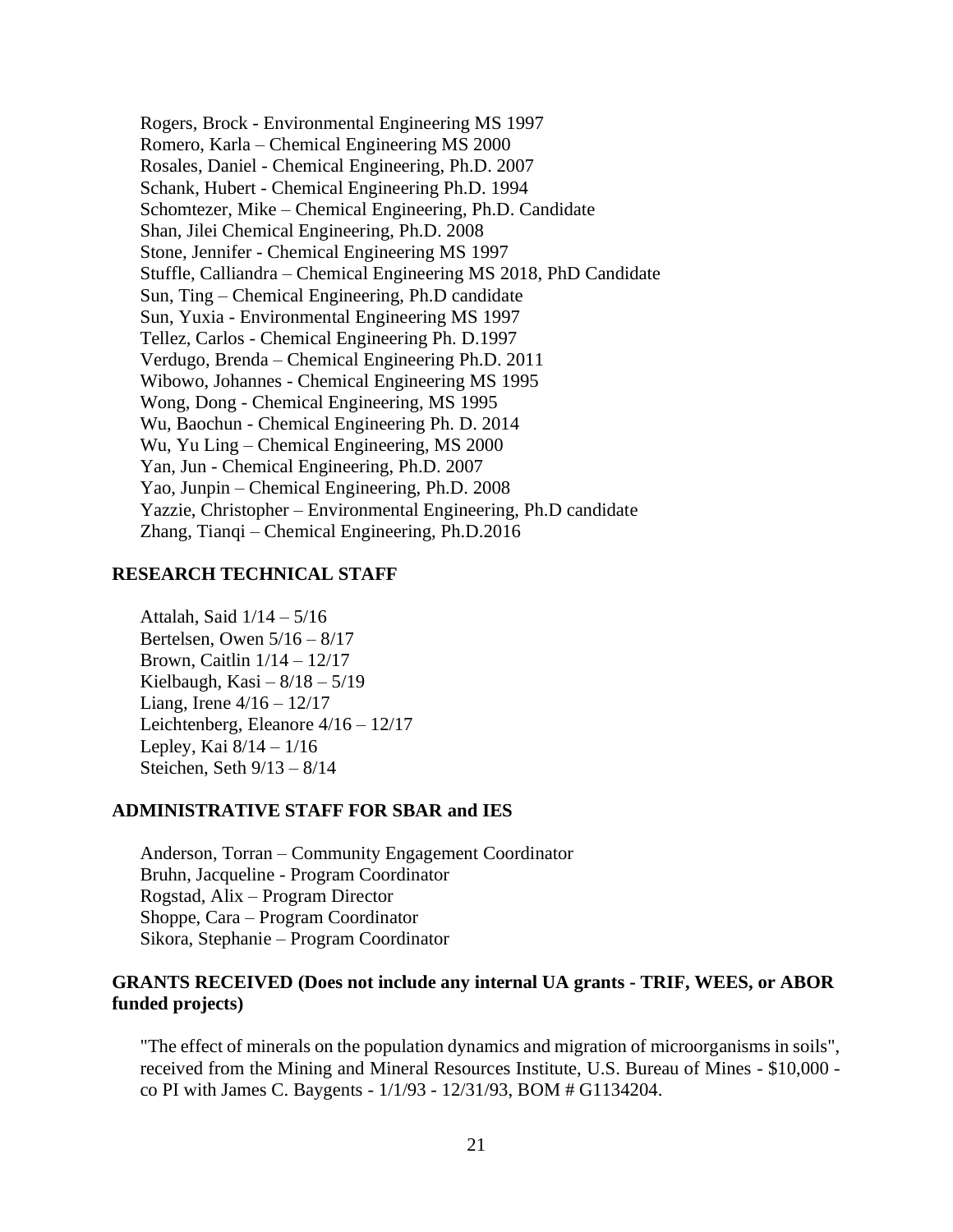"Bioremediation of TNT" received from the Coalition to Increase Minority Degrees - \$1,338 1/1/93 - 5/30/93, Project #S93UR007.

"Isolation of marine bacteria capable of degrading explosives" Small Dean's Grant received from the University of Arizona Foundation and the Office of the Vice President of Research - \$4,000 1/1/93 - 12/31/93.

AWU-DOE EMCORE Faculty Fellowship and three Undergraduate Student Scholarships for Alan Bedell, Natalie Bennett, and Colleen Byrnes received from the EMCORE program of Associated Western Universities - \$25,169 5/20/93 - 8/15/93.

"Mutational Instability" received from the University of Arizona Honors Center by Dana Demumbrum - \$800 8/93 - 2/94.

"Transport of Bacteria Through Soil", received from the University of Arizona Honors Center by Colby Rampley - \$800 8/93 - 2/94.

AWU-DOE EMCORE Undergraduate Student Scholarships for Alan Bedell and Colleen Byrnes received from the EMCORE program of Associated Western Universities - \$15,026 9/93 - 5/94, Contract # CK28953.

AWU-DOE Faculty Fellowship \$12,000 Associated Western Universities 5/94-8/94.

"Biochemical Treatment of Mixed Wastes" received from Los Alamos National Laboratory \$80,000 8/1/94-7/31/95, Contract # 147AF0014-3Z.

"Biodegradation of TNT" received from the University of Arizona Honors Center by Alan Bedell - \$600 8/94 - 2/95.

"Biodegradation of RDX", received from the University of Arizona Honors Center by Colleen Byrnes - \$700 8/94 - 2/95.

"Transport of Subsurface Bacteria in Porous Media" received from the Department of Energy - co. PI with R. Arnold and J. C. Baygents, \$297,000 8/1/94 - 7/31/97, Contract # DE-FG03- 94ER61887.

"Remediation of Mixed Waste" received from the Coalition to Increase Minority Degrees - \$2,760 1/95 - 5/95, Project # S95UR047.

Other Funding from Los Alamos National Laboratory

Undergraduate Student Employment for Peter Zapatka - Summer 1993 and academic year 1993-1994, \$7,500

Undergraduate Student Employment for Shari Olsen - Summer 1993, academic year 1993-1994, and summer 1994 \$7,500

Graduate Research Assistantship for John Glynn - Summer 1994, \$6,000.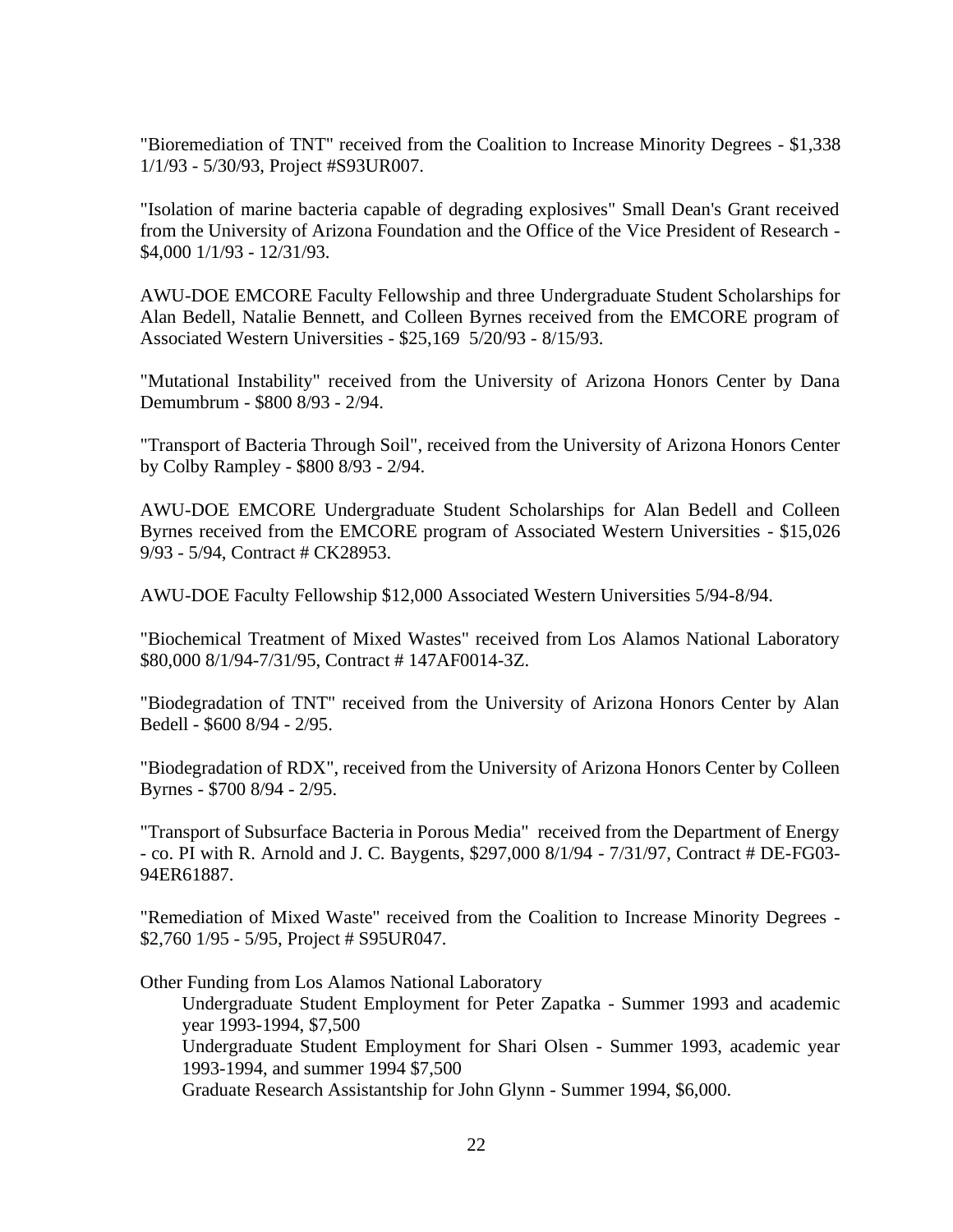Graduate Research Assistantship for Douglas Young - Summer, Fall 1994 Spr, Su 1996 \$33,000 Undergraduate Student Employment for Deanna Emerson - Summer 1994, \$5,000 Undergraduate Student Employment for Karen Kramkowski - Summer 1994, Summer 1995 \$9,000 Undergraduate Student Employment for Dana Demumbrum - Summer 1995, \$5,500 Graduate Research Assistantship for Luis Archuleta - Spr. 1996 \$6,500

"Remediation of Mixed Wastes" Waste Management Research co. PI with R. Arnold and J. C. Baygents 1/95-6/96 \$49,104.

AWU-DOE Faculty Fellowship \$12,000 Associated Western Universities 5/95-8/95.

"Teamed Internships: Innovative Education Program for Environmental Technicians and Engineers" co. PI with G. Ogden and J. Croissant. National Science Foundation, \$330,00 10/96-9/99.

"An Integrated Laboratory Introduction to Inter-Media Environmental Problems" co. PI J. Sinclair and T. Peterson. National Science Foundation, \$50,952 7/96-6/97.

AWU-DOE Faculty Fellowship Associated Western Universities \$4,500 7/96.

"EPA Training Grant- Summer Intern Program" co. PI T. Peterson. Environmental Protection Agency. \$40,000 4/96-4/97. Contract #T90267701.

"Renovation of Environmental Engineering Bioprocessing Lab" co. PI B. Logan, R. Arnold, R. Guzman, and R. Miller. National Science Foundation. \$100,000 12/96 - 2/98. Contract # STI-9602552.

"Remediation of Complex Wastes: Heavy Metals and Nonvolatile Organics" Waste Management Research \$65,608. 1/97 - 12/99.

"Bioremediation of Point of Source Semi-conductor Waste" Western Alliance to Expand Student Opportunities \$2,756. 6/97 - 12/97. Contract # V97UR015.

"EPA Summer and Academic Year Internship Program" EPA 6/97 – 4/01 \$230,000. Contract # T825601010

Ogden, K. L. (100%) "Proposal for Planning Distance Learning Program in Semiconductor Manufacturing". Tri-University Acad. \$29,980 1/01-12/01.

Ogden, KL (100%) "NSF/SRC Engineering Research Center for Environmentally Benign Semiconductor Manufacturing" NSF/SRC #EEC-9528813, 1/98 – 6/06 \$150,000 research support for 1 student for 5 years and \$65,000 salary support as Education Thrust Leader.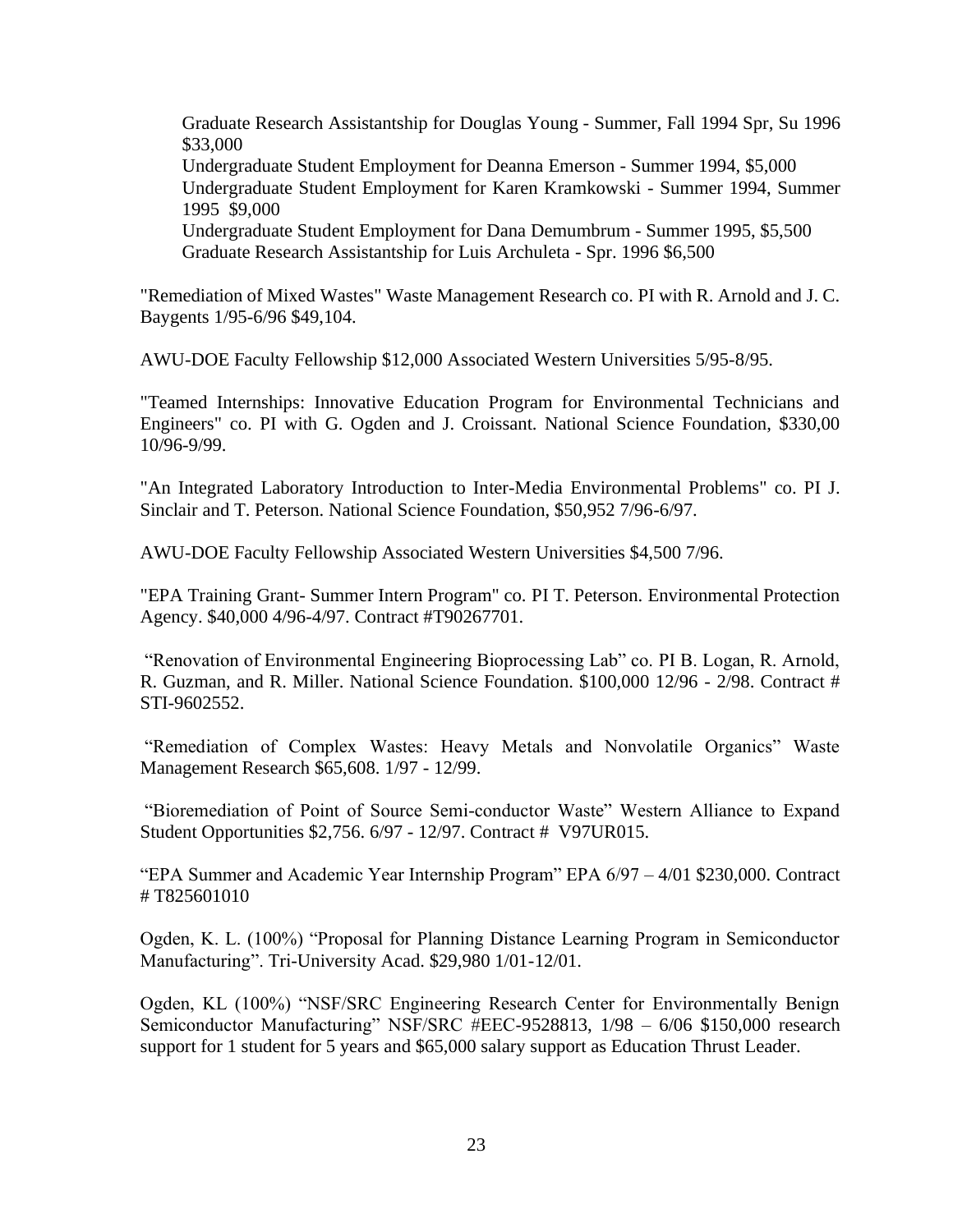Ogden, KL (20% administration, 8% student mentor) and 9 other ERC PI's "NSF-REU Program for ERC Center" NSF, 4/98-10/00 Contract # EEC-9840734 \$165,000

Ogden, KL (100%) "Simultaneous Removal of Cu and Organics from CMP Waste" NSF 1/99- 3/01 Contract # EEC-9528813#4 \$50,000.

Ogden, KL (95%) and F Shadman (5%)"Monitoring biofilm formation in ultrapure water systems" NSF Contract #EEC-9810181 8/98-7/01 \$300,000.

Ogden, KL (50%) and G Ogden (50%)"Environmental Technology Curriculum Enrichment" NSF 10/00 – 9/03, \$320,000.

Ogden, KL (50%) and G Ogden (50%) Tucson Electric Power/Raytheon/City of Tucson – Matching Funds for NSF-ATE Grant (Environmental Technology Curriculum Enrichment) 10/00 – 9/03 \$120,000.

Ogden, KL (100%) **"**EPA Summer Internship Program" EPA T-82898501-1, 4/01-4/03 \$80,000.

Ogden, KL (20% administration, 8% student mentor) and 9 other ERC PI's "NSF-REU Program for ERC Center" NSF Contract # EEC-0120147, 5/01-12/03 \$150,000.

Ogden, K (56%), M Reyes (10%) and 2 other ERC PI's (34%) "RET Program" NSF EEC-9528813#11 5/01-12/03 \$150,000.

Ogden, K (100%) "SRC Education Alliance Undergraduate Research Assistants Program" SRC Contract #CK0000007 and CK0000045 10/00-6/03 \$53,000.

Ogden, K (50%), M Reyes(25%) and 2 other ERC PI's (25%) "Partnerships in Education " NSF \$150,000 4/01-3/04 Contract #EEC-9528813#12.

Ogden, K (100%) Sabbatical Support, Texas Instruments 8/01-8/02, \$40,000.

Ogden, K (80%), M. Reyes (10%) and 3 other ChEE faculty (10%) "RET Site: Discovering the Link Between University and Industrial Environmental Research", \$450,000 Contract #EEC-0402090. 4/04-3/08.

Ogden, K (100%) City of Tucson Matching for EEC-0402090, \$101,720 4/04-3/08.

Ogden, K. (100%) Tucson Electric Power Co. Matching for EEC – 040390, \$16,722 5/04- 3/08.

Ogden, K. (100%) Raytheon Matching for EEC-040390, \$72,972 5/04-3/08.

Ogden, K. (100%) "EPA Internship Program for the University of Arizona Engineering". \$250,000. T83165602 4/04 – 3/09.